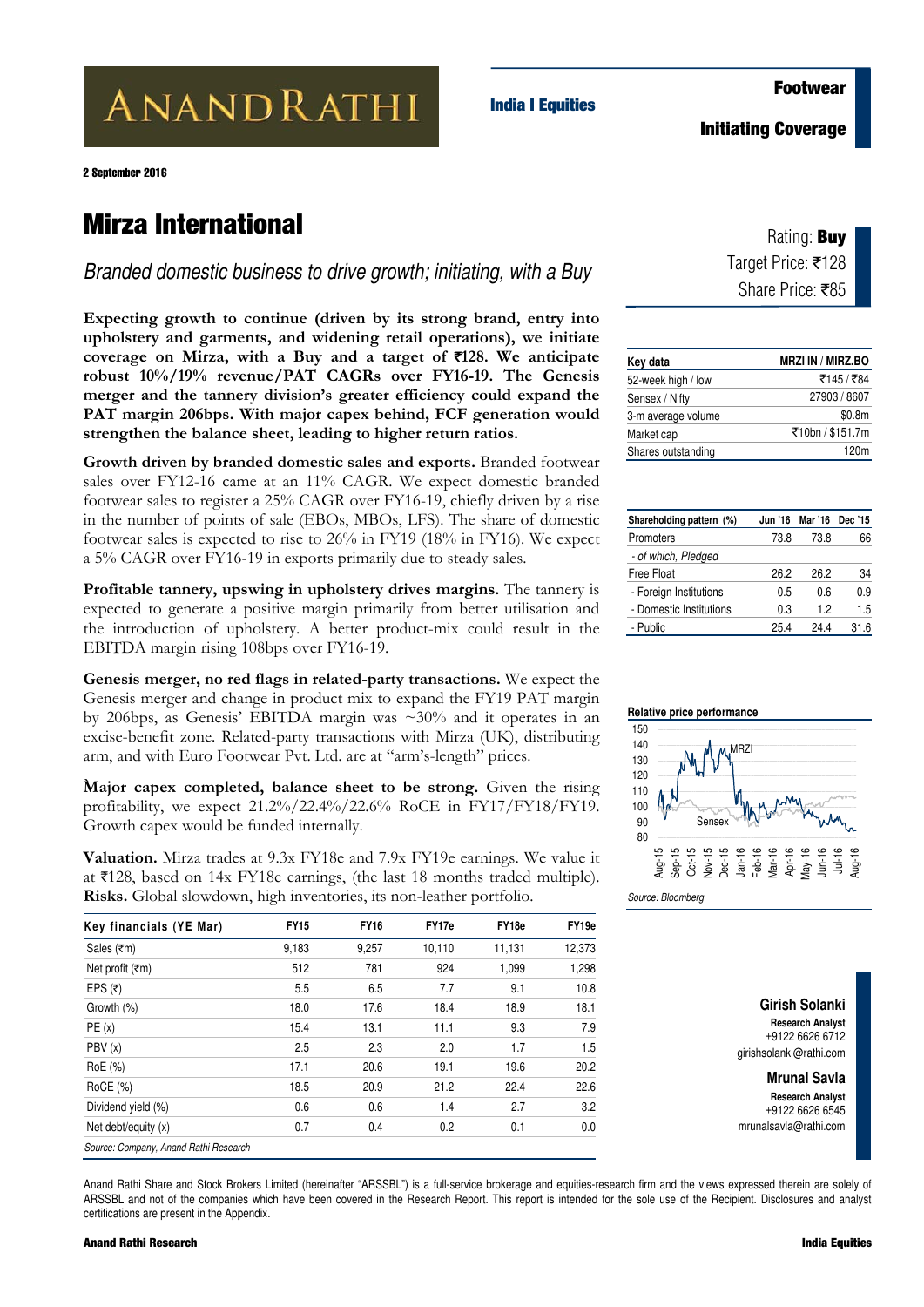# **Quick Glance – Financials and Valuations**

| Fig 1 – Income statement ( $\overline{\tau}$ m) |             |             |        |        |                   |  |  |  |  |  |  |
|-------------------------------------------------|-------------|-------------|--------|--------|-------------------|--|--|--|--|--|--|
| Year-end: Mar                                   | <b>FY15</b> | <b>FY16</b> | FY17e  | FY18e  | FY <sub>19e</sub> |  |  |  |  |  |  |
| Net revenues                                    | 9,183       | 9,257       | 10,110 | 11,131 | 12,373            |  |  |  |  |  |  |
| Revenue growth (%)                              | 29.9        | 0.8         | 9.2    | 10.1   | 11.2              |  |  |  |  |  |  |
| - Oper. expenses                                | 7,764       | 7,552       | 8,189  | 8,960  | 9,960             |  |  |  |  |  |  |
| <b>EBIDTA</b>                                   | 1,420       | 1,706       | 1,921  | 2,170  | 2,413             |  |  |  |  |  |  |
| EBITDA margins (%)                              | 15.5        | 18.4        | 19.0   | 19.5   | 19.5              |  |  |  |  |  |  |
| - Interest                                      | 393         | 319         | 280    | 252    | 180               |  |  |  |  |  |  |
| - Depreciation                                  | 246         | 258         | 282    | 299    | 319               |  |  |  |  |  |  |
| + Other income                                  | 7           | 30          | 10     | 10     | 10                |  |  |  |  |  |  |
| - Tax                                           | 276         | 377         | 445    | 529    | 625               |  |  |  |  |  |  |
| Effective tax rate (%)                          | 35.0        | 32.6        | 32.5   | 32.5   | 32.5              |  |  |  |  |  |  |
| + Associates / (minorities)                     |             |             |        |        |                   |  |  |  |  |  |  |
| Adjusted PAT                                    | 512         | 781         | 924    | 1,099  | 1,298             |  |  |  |  |  |  |
| + Extraordinary items                           | ٠           | ٠           | ٠      |        |                   |  |  |  |  |  |  |
| <b>Reported PAT</b>                             | 512         | 781         | 924    | 1,099  | 1,298             |  |  |  |  |  |  |
| Adj. FDEPS (₹ / sh)                             | 5.5         | 6.5         | 7.7    | 9.1    | 10.8              |  |  |  |  |  |  |
| Adj. FDEPS growth (%)                           | 18.0        | 17.6        | 18.4   | 18.9   | 18.1              |  |  |  |  |  |  |
| Source: Company, Anand Rathi Research           |             |             |        |        |                   |  |  |  |  |  |  |

#### **Fig 3 – Cash-flow statement (**` **m)**

| Year-end: Mar                         | <b>FY15</b> | <b>FY16</b> | FY17e | FY <sub>18e</sub> | FY19e |
|---------------------------------------|-------------|-------------|-------|-------------------|-------|
| <b>Adjusted PAT</b>                   | 512         | 781         | 924   | 1,099             | 1,298 |
| + Non-cash items                      | 246         | 258         | 282   | 299               | 319   |
| Cash profit                           | 758         | 1,039       | 1,206 | 1,399             | 1.617 |
| - Incr. / (decr.) in WC               | 284         | 691         | 75    | 168               | 285   |
| Operating cash-flow                   | 473         | 349         | 1,132 | 1,230             | 1,333 |
| - Capex                               | 198         | 602         | 350   | 350               | 350   |
| Free-cash-flow                        | 276         | (254)       | 782   | 880               | 983   |
| - Dividend                            | 56          | 72          | 167   | 331               | 390   |
| + Equity raised                       |             | 55          |       |                   |       |
| + Debt raised                         | 59          | (273)       | (154) | (100)             | (50)  |
| - Investments                         | -           | (1)         |       |                   |       |
| - Misc. items                         | 285         | (599)       | (0)   | 0                 | 0     |
| Net cash-flow                         | (6)         | 57          | 460   | 450               | 542   |
| + Op. cash & bank bal.                | 64          | 58          | 115   | 575               | 1.025 |
| CI. Cash & bank bal.                  | 58          | 115         | 575   | 1,025             | 1,567 |
| Source: Company, Anand Rathi Research |             |             |       |                   |       |

#### **Fig 5 – Price movement**



|                                       | Fig 2 - Balance sheet ( $\overline{\tau}$ m) |             |       |       |       |  |  |  |  |  |  |  |
|---------------------------------------|----------------------------------------------|-------------|-------|-------|-------|--|--|--|--|--|--|--|
| Year-end: Mar                         | <b>FY15</b>                                  | <b>FY16</b> | FY17e | FY18e | FY19e |  |  |  |  |  |  |  |
| Share capital                         | 185                                          | 241         | 241   | 241   | 241   |  |  |  |  |  |  |  |
| Reserves & surplus                    | 2,940                                        | 4,216       | 4,973 | 5,742 | 6,650 |  |  |  |  |  |  |  |
| Net worth                             | 3,125                                        | 4,456       | 5,214 | 5,983 | 6,891 |  |  |  |  |  |  |  |
| Total debt                            | 2,177                                        | 1,904       | 1,750 | 1,650 | 1,600 |  |  |  |  |  |  |  |
| Minority interest                     |                                              |             |       |       |       |  |  |  |  |  |  |  |
| Def. tax liab. (net)                  | 117                                          | 149         | 149   | 149   | 149   |  |  |  |  |  |  |  |
| Capital employed                      | 5,419                                        | 6,510       | 7,113 | 7,782 | 8,640 |  |  |  |  |  |  |  |
| Net fixed assets                      | 3,104                                        | 3,448       | 3,517 | 3,567 | 3,598 |  |  |  |  |  |  |  |
| Intangible assets                     |                                              |             |       |       |       |  |  |  |  |  |  |  |
| Investments                           | 7                                            | 6           | 6     | 6     | 6     |  |  |  |  |  |  |  |
| - of which, Liquid                    |                                              |             |       |       |       |  |  |  |  |  |  |  |
| Working capital                       | 2,250                                        | 2,941       | 3,015 | 3,184 | 3,468 |  |  |  |  |  |  |  |
| Cash                                  | 58                                           | 115         | 575   | 1,025 | 1,567 |  |  |  |  |  |  |  |
| Capital deployed                      | 5,419                                        | 6,510       | 7,113 | 7,782 | 8,640 |  |  |  |  |  |  |  |
| W C turn (days)                       | 89                                           | 116         | 109   | 104   | 102   |  |  |  |  |  |  |  |
| Book value $(\overline{\tau}/sh)$     | 33.7                                         | 37.0        | 43.3  | 49.7  | 57.3  |  |  |  |  |  |  |  |
| Source: Company, Anand Rathi Research |                                              |             |       |       |       |  |  |  |  |  |  |  |

#### **Fig 4 – Ratio analysis @** `**85**

| Year-end: Mar                         | <b>FY15</b> | <b>FY16</b> | FY17e | FY18e | FY19e |
|---------------------------------------|-------------|-------------|-------|-------|-------|
| P/E(x)                                | 15.4        | 13.1        | 11.1  | 9.3   | 7.9   |
| Cash $P/E(x)$                         | 10.4        | 9.8         | 8.5   | 7.3   | 6.3   |
| EV / EBITDA(x)                        | 8.7         | 7.0         | 5.9   | 5.0   | 4.3   |
| EV / sales(x)                         | 1.3         | 1.3         | 1.1   | 1.0   | 0.8   |
| P/B(x)                                | 2.5         | 2.3         | 2.0   | 1.7   | 1.5   |
| RoE (%)                               | 17.1        | 20.6        | 19.1  | 19.6  | 20.2  |
| RoCE (%)                              | 18.5        | 20.9        | 21.2  | 22.4  | 22.6  |
| Dividend yield (%)                    | 0.6         | 0.6         | 1.4   | 2.7   | 3.2   |
| Dividend payout (%)                   | 9.1         | 7.7         | 15.0  | 25.0  | 25.0  |
| Net debt / equity $(x)$               | 0.7         | 0.4         | 0.2   | 0.1   | 0.0   |
| Interest coverage                     | 3.0         | 4.5         | 5.9   | 7.4   | 11.6  |
| Debtor (days)                         | 17          | 25          | 25    | 25    | 25    |
| Inventory (days)                      | 150         | 191         | 162   | 162   | 162   |
| Payables (days)                       | 55          | 40          | 21    | 25    | 25    |
| Fixed asset turnover                  | 2.0         | 1.8         | 1.8   | 1.9   | 2.0   |
| Source: Company, Anand Rathi Research |             |             |       |       |       |

**Fig 6 – FY16 revenue break-down (**` **m)**



*Source: Company, Anand Rathi Research*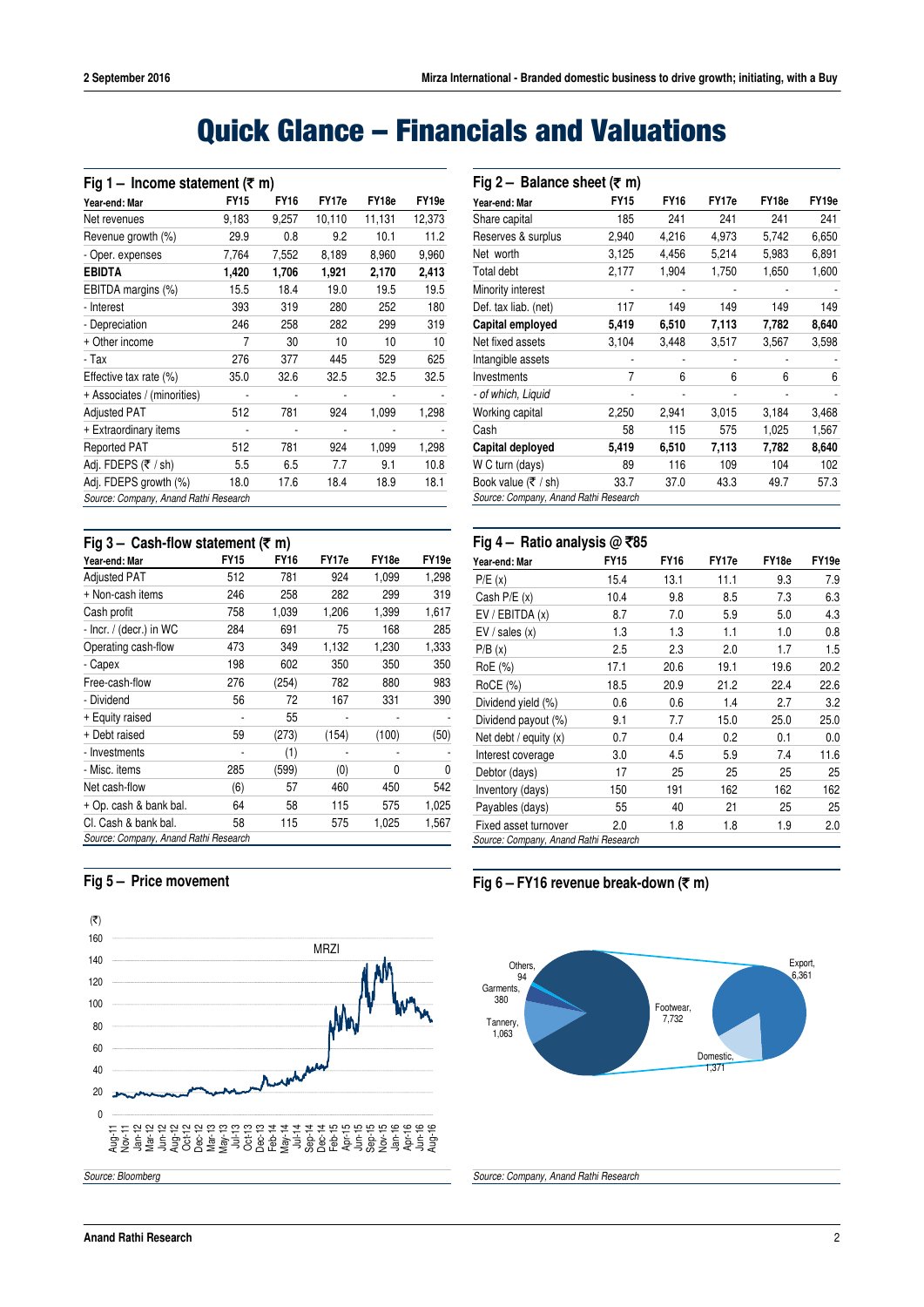### **Footwear**

**The branded footwear business in India is built on a structurally sound business model, a sustainable revenue stream from established brands, increasing fashion trends and awareness, a growing population base and a high degree of profitability.** 

Domestic leather footwear has registered a 12.3% CAGR, from  $\overline{z}$ 4.5bn in 1991 to  $\overline{572.8}$ bn in 2015. The largest listed entities are Bata, Liberty Shoes, Mirza International, Superhouse and Sreeleathers. Other players would be private footwear businesses (Metro, Mochi, Lee Cooper, Park Avenue, Clarks, Provogue, Red Chief, Louis Philippe, Van Heusen, Woodland, etc.).



Over FY11-15, Bata's revenue registered a 14.4% CAGR. (Leather footwear comprises ~70% of its footwear sales.) Bata being a market leader, has a  $\sim$ 25% market share. Liberty Shoes recorded a 14.5% CAGR in revenue (incl. leather and non-leather footwear). Super House saw a 14.6% CAGR in revenue (including leather and leather products).

Over the same period, Mirza's domestic footwear revenue registered a 13.1% CAGR. It has a ~1.5% market share in domestic leather footwear. We expect its market share to expand, primarily due to deeper penetration in tier-III and -IV cities by increasing PoS through EBOs, MBOs and LFSs.

We expect the revenue growth to continue, considering that the increase in the youth category and the number of working women are leading to changes in fashion trends, rising disposable incomes and greater brand consciousness.

Besides, the young working population, who would be required to maintain a certain office dress code, reveals the vast potential that India holds. Obviously, affordability is a huge driver for such consumers, driven by quality and price. We believe that the potential for Mirza arising from these affluent customers is vast.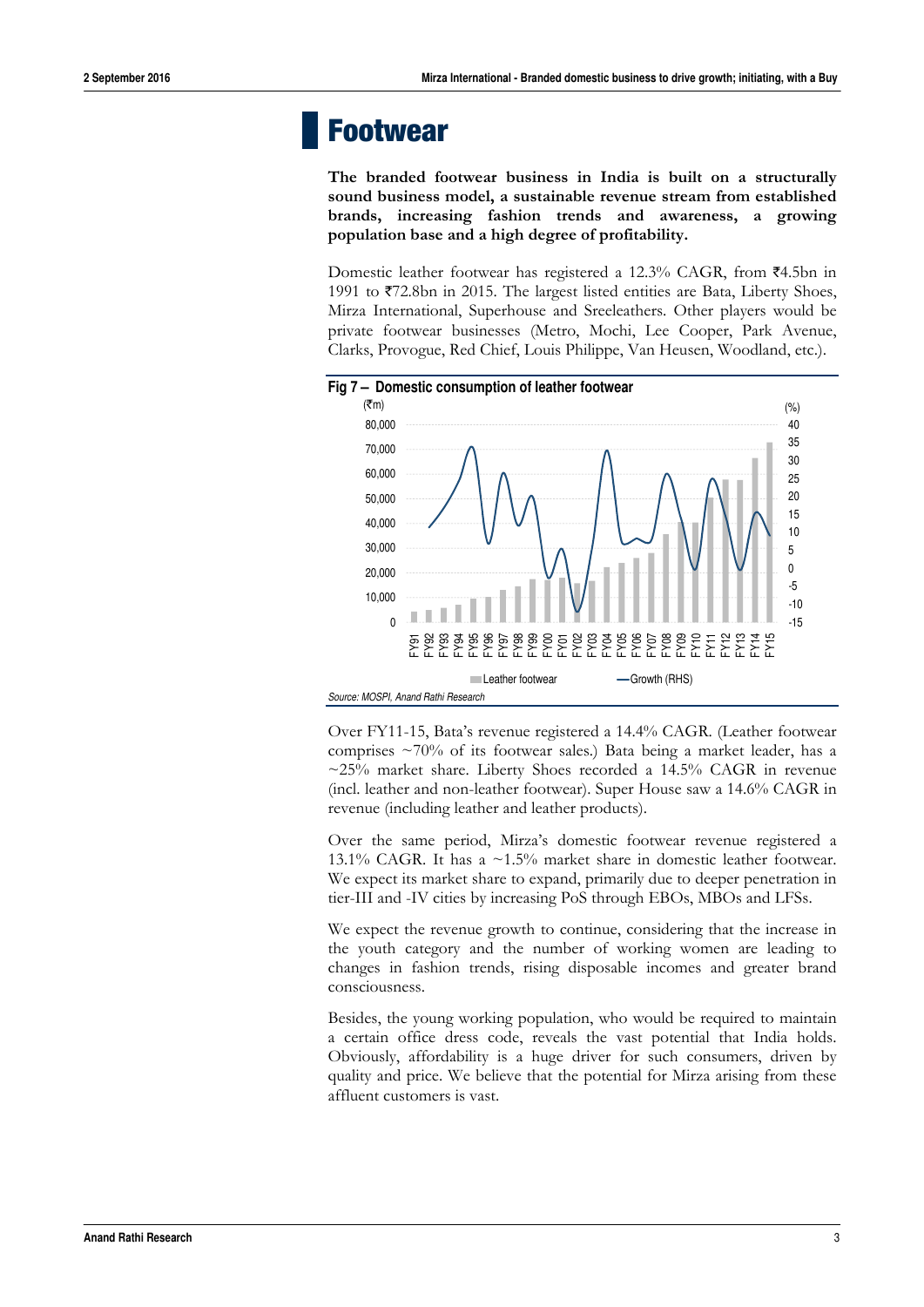

#### **Raw material and labour**

Raw materials required for the leather industry in India are plentiful. India has 21% of the world's cattle & buffalo and 11% of its goat & sheep population. Added to this are the strengths of skilled manpower, innovative technology, increasing industry compliance with international environmental standards, and the dedicated support of allied industries.



#### **Per-capita consumption of footwear**

In India per-capita consumption of footwear is 1.7, lower than in developed economies. In developed nations, consumption is 6-8 pairs per head. This indicates the potential for growth in consumption in India. According to the growth momentum of the industry, per-capita consumption is expected at 3.8 pairs in 2020.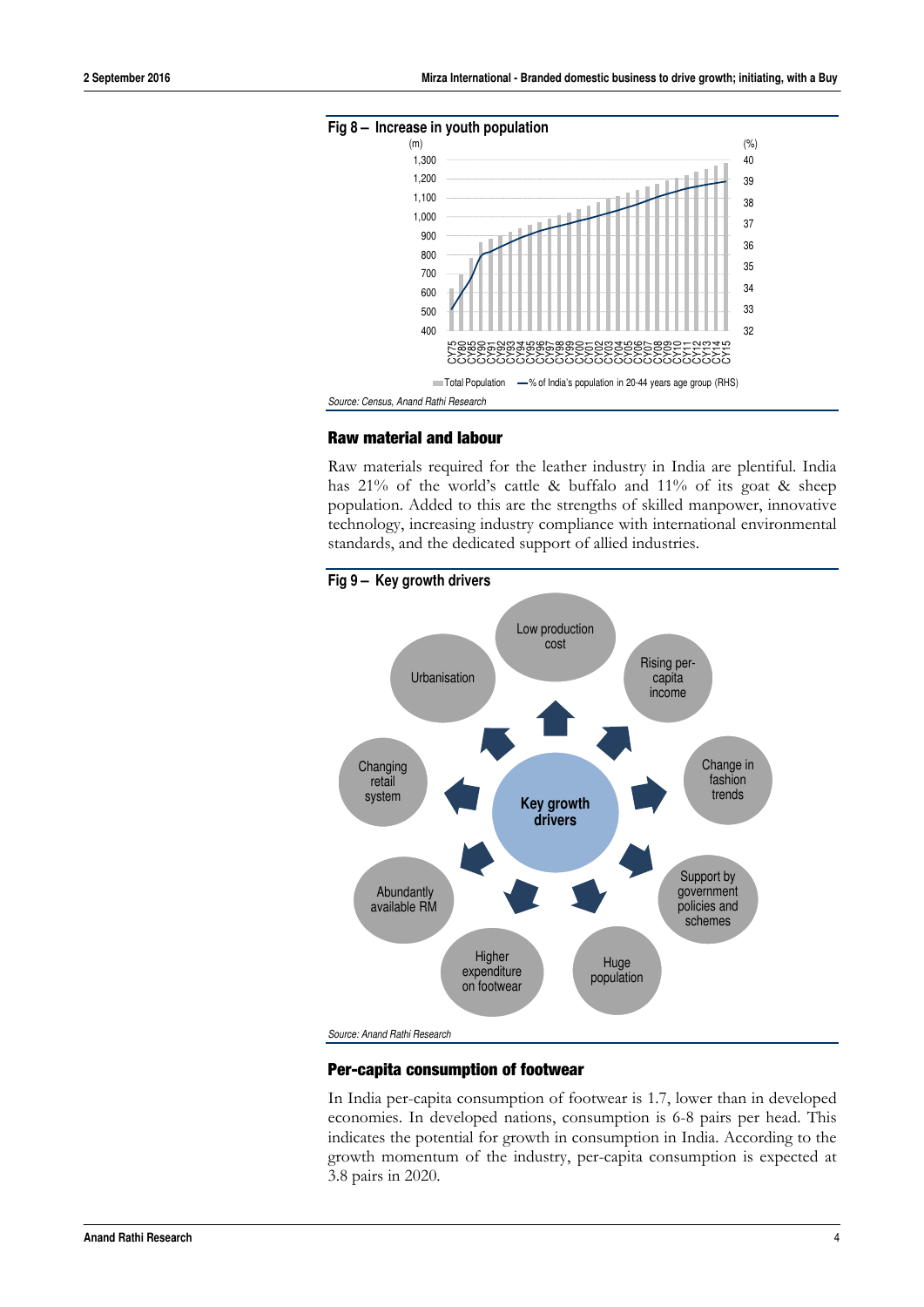|                      | Fig 10 - Global per-capita consumption of footwear<br>2012 |            |                               | 2013      |            |                               | 2014      |            |                               | 2015      |            |                              |
|----------------------|------------------------------------------------------------|------------|-------------------------------|-----------|------------|-------------------------------|-----------|------------|-------------------------------|-----------|------------|------------------------------|
| <b>Countries</b>     | Pairs (m)                                                  | Population | Per capita<br>(m) consumption | Pairs (m) | Population | Per capita<br>(m) consumption | Pairs (m) | Population | Per capita<br>(m) consumption | Pairs (m) | Population | Per capita<br>(m)consumption |
| UK                   | 459                                                        | 64         | 7.2                           | 447       | 64         | 7.0                           | 523       | 65         | 8.1                           | 560       | 65         | 8.6                          |
| <b>United States</b> | 2,237                                                      | 314        | 7.1                           | 2,285     | 316        | 7.2                           | 2,295     | 319        | 7.2                           | 2,442     | 321        | 7.6                          |
| France               | 371                                                        | 66         | 5.7                           | 402       | 66         | 6.1                           | 435       | 66         | 6.6                           | 422       | 67         | 6.3                          |
| Germany              | 389                                                        | 80         | 4.8                           | 407       | 82         | 5.0                           | 435       | 81         | 5.4                           | 445       | 81         | 5.5                          |
| Italy                | 208                                                        | 60         | 3.5                           | 286       | 60         | 4.7                           | 312       | 61         | 5.1                           | 312       | 61         | 5.1                          |
| Japan                | 690                                                        | 128        | 5.4                           | 674       | 127        | 5.3                           | 608       | 127        | 4.8                           | 660       | 127        | 5.2                          |
| Brazil               | 787                                                        | 202        | 3.9                           | 816       | 204        | 4.0                           | 807       | 206        | 3.9                           | 786       | 208        | 3.8                          |
| Indonesia            | 532                                                        | 248        | 2.1                           | 540       | 251        | 2.1                           | 548       | 254        | 2.2                           | 826       | 258        | 3.2                          |
| China                | 3,279                                                      | 1,351      | 2.4                           | 3,678     | 1.357      | 2.7                           | 3,646     | 1,364      | 2.7                           | 3.800     | 1,371      | 2.8                          |
| India                | 2,260                                                      | 1,264      | 1.8                           | 2,068     | 1,279      | 1.6                           | 2,048     | 1,295      | 1.6                           | 2,196     | 1,311      | 1.7                          |

*Source: World Footwear Yearbook – 2012, 2013, 2014 and 2015* 

Per-capita footwear consumption in India is set to grow rapidly from its present level. The global average is three pairs a year; in developed countries it is more than five pairs per annum.

#### **The Indian footwear market**

The Indian footwear sector is dominated by the unorganised market (representing small cottage-industry manufacturers), constituting 65-70% of the sector. The organised market is likely to grow more than 20% as domestic footwear companies expand their networks and a greater number of international manufacturers enter the market. On-line shoe shopping is also likely to drive sales of brand-named manufacturers.

India, the second-largest footwear manufacturer in the world next only to China, has an ever-growing domestic market. Only 10% of the footwear produced in India is exported, 90% is sold in India.

The leather industry has a prominent place in the Indian economy. This sector is known for consistently high export earnings and is one of the country's top-ten foreign-exchange earners.

With customers aspiring to fashionable products, brand consciousness will help the organised segment grow faster than the sector. The rising operations of organised operators in tier-I and -II cities where consumption power is high, would expand and continuously grow the women and kids' sections. A young population, an increase in the number of working women, rising income levels, increasing brand awareness and urbanisation are expected to drive the organised segment in coming years. Also, with strict laws and enforcement of GST, the unorganised shoe-making units face the danger of closure, which would help the organised sector to grow.

#### **Global footwear market**

Bata's annual report shows that the global footwear market is divided into four regions: North America, Europe, Asia and the RoW. Asia is the largest market, commanding  $\sim$ 40% of volumes. At present, the global footwear market, valued at  $\sim$ \$210bn, is expected to see a 2.5% CAGR from 2015 to 2023. In volumes, the global footwear market would number  $\sim$ 10bn pairs.

Further, the Council of Leather Exports says that export of footwear products (leather, non-leather and leather shoe-uppers) from India registered a 9.3% CAGR over FY11-16. Further growth would be powered largely by the rise in the average selling price and some increase in volumes.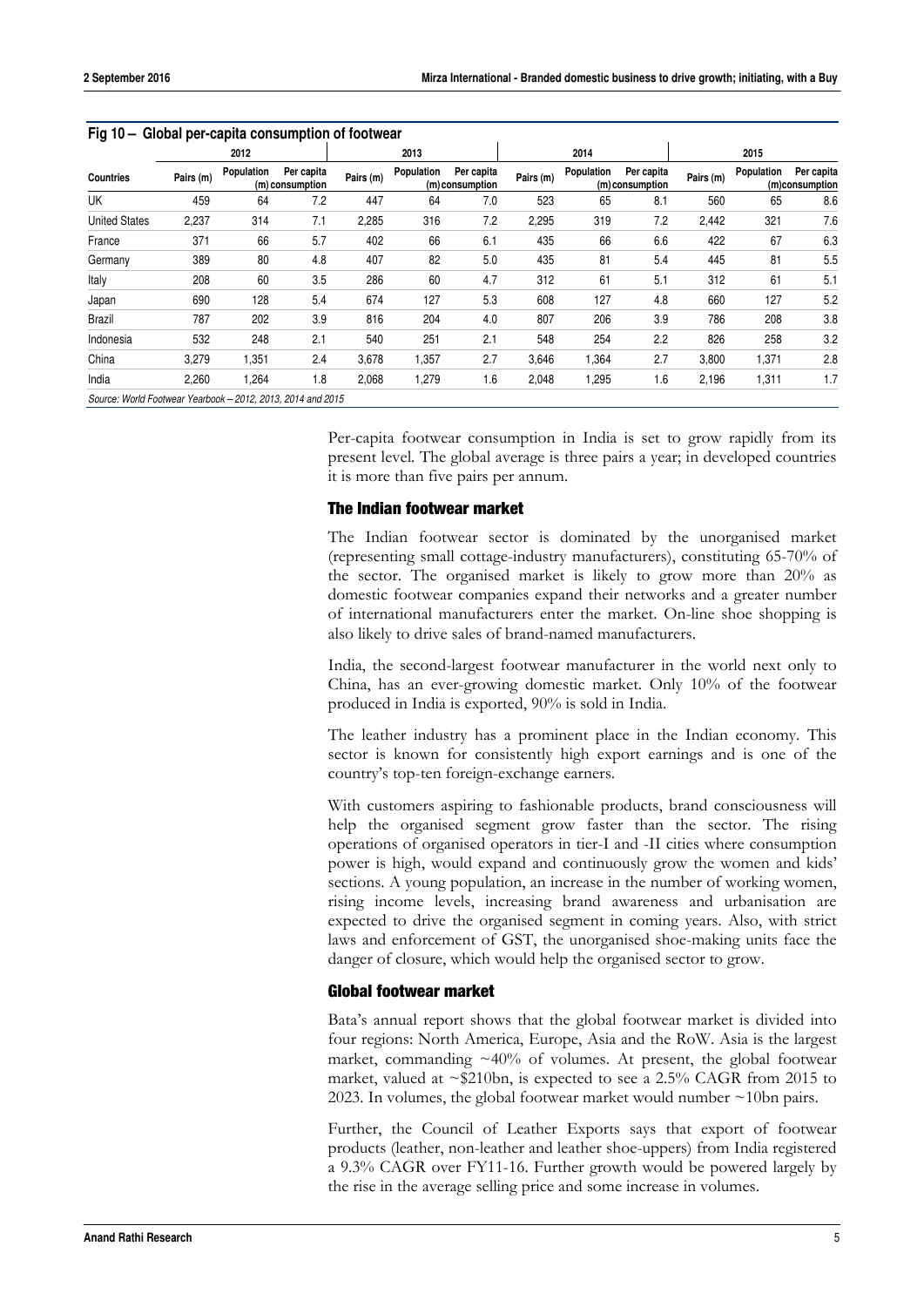

European countries (especially the UK) are major consumers of Indian leather footwear. Indian footwear exports highly depend on European markets.



**Fig 13 – Annual expenditure on footwear in the UK (based on volumes)** 

The European Union accounts for a significant share (65%) of leather exports from India. However, recent crises in the euro zone have affected India's leather exports.

#### **Government's favourable policies**

The GoI allows 100% FDI in the footwear manufacturing sector through the automatic route. This helps boost the footwear industry by reducing excise duty on certain footwear categories.

In its Budget 2016, the government proposed reducing excise duty on rubber sheets for soles and heels from 12.5% to 6%, and raising the abatement from the retail sale price for calculating excise duty for footwear from 25% to 30%. The duty-drawback scheme on exports ranges from 9% to 11%. Excise duty on manufacturing footwear with leather uppers and with a retail price of more than  $\bar{\mathbf{z}}$ 1,000, has been halved to 6%.

Under the Export Promotion Capital Goods (EPCG) Scheme of the Foreign Trade Policy, capital goods (machinery) required by the industry do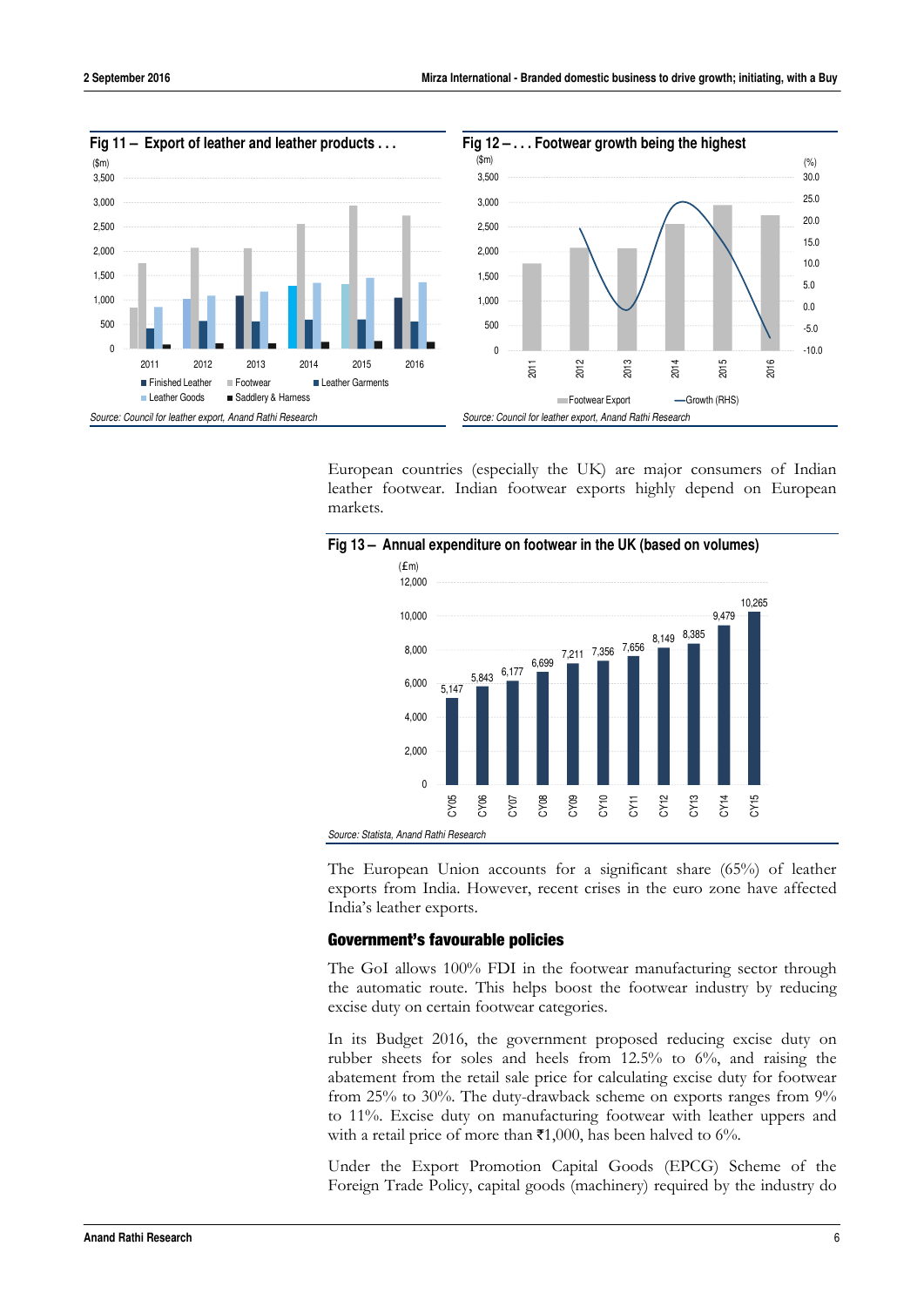not attract import duty, subject to meeting the export obligation of six times the duty saved in six years. State governments have a single-windowclearance system in place to fast-track clearances to establish production units.

Under leather technology, innovation and environment issues, a sub-scheme of the Indian Leather Development Programme (ILDP), assistance is provided for technology benchmarking and environment management for the upgrading of common effluent treatment plants (CETPs) for solid waste management and to conduct environmental workshops.

The Integrated Development of the Leather Sector (IDLS) sub-scheme, implemented as part of the ILDP, has significantly contributed to capacity modernisation and technological upgrading of the leather sector. The tanning industry has adopted zero liquid discharge (ZLD) systems to meet environmental regulations.

Under the Leather Technology, Innovative and Environmental Issues subscheme of the ILDP, assistance is provided for up to 50% of the project cost, with a ceiling of  $\overline{500m}$  to upgrade/install a CETP to address environmental pollution caused by leather units.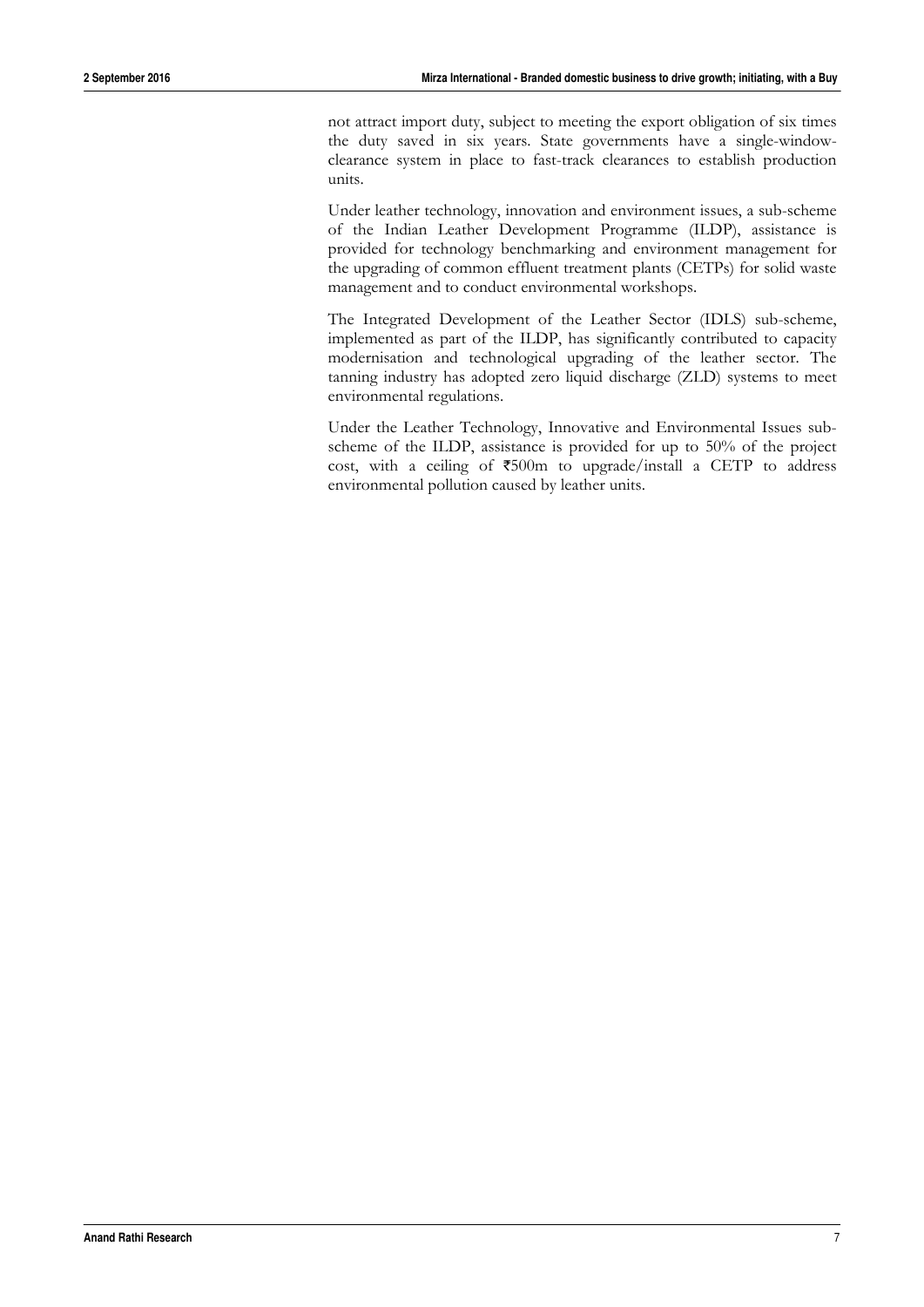### **Rising branded domestic sales, exports**

**Mirza's branded footwear sales over FY12-16 came at an 11% CAGR. We expect domestic branded footwear sales to register a 25% CAGR over FY16-19, chiefly driven by a rise in the number of points of sale (EBOs, MBOs, LFSs) and online operations.** 

**Over FY12-16, exports registered a 13% CAGR. We are factoring in a lower, 5%, CAGR over FY16-19, primarily due to steady sales in its markets** 

Mirza is the leading exporter of finished leather and leather footwear. Revenue from its footwear, tannery divisions, garments and others, were respectively  $\sim 83\%$ , 12%, 4% and 1% in FY16



#### **Branded domestic footwear sales – the Red Tape brand**

Domestic footwear revenue from the Red Tape brand has seen an 11.4% CAGR over FY12-16. We expect domestic revenue at a 25% CAGR over FY16-19, chiefly driven by deeper penetration in the domestic market through an increase in the number of EBOs and MBOs along with a rise in LFSs and e-commerce.

In the domestic market the Red Tape brand has emerged as a premium lifestyle brand for the young. Mirza has leveraged its brand from footwear to allied areas of garments and accessories, making it available in the 'Head to Toe' category.

#### **Expanding operations**

Mirza has been extending its network and operations. It has a distribution network across tier-1 and -2 cities.

It plans to expand its EBOs to tier-2 and -3 markets where lease rentals and other operating costs are lower than in tier-1 cities.

 On 30th Jun'16 Mirza had 124 EBOs in 70 cities. The number of EBOs has seen a 14.4% CAGR over FY12-16. We expect this to increase to 190 stores by FY19. At end-Mar'16 Mirza had tie-ups with more than 185 LFSs and more than 800 points of sales, including MBOs.

*The revenue share of domestic branded footwear sales to rise to 26% in FY19, from 18% in FY16*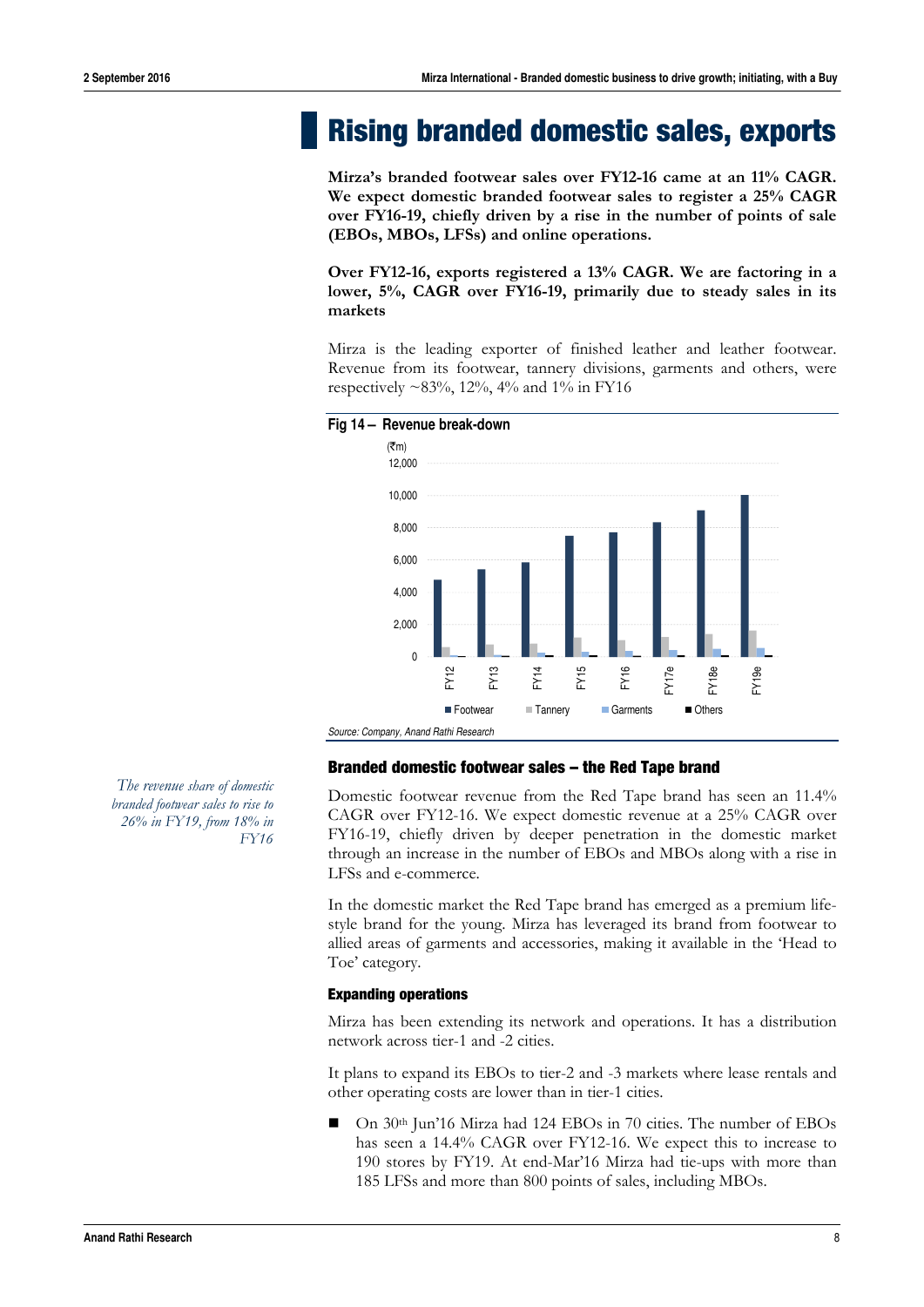| Fig 15 - Sales by channel and number of PoS |             |             |             |             |             |       |       |                   |  |  |
|---------------------------------------------|-------------|-------------|-------------|-------------|-------------|-------|-------|-------------------|--|--|
|                                             | <b>FY12</b> | <b>FY13</b> | <b>FY14</b> | <b>FY15</b> | <b>FY16</b> | FY17e | FY18e | FY <sub>19e</sub> |  |  |
| Revenue (₹ m)                               |             |             |             |             |             |       |       |                   |  |  |
| EBOs (exclusive brand outlets)              | 354         | 455         | 644         | 729         | 858         | 1064  | 1319  | 1636              |  |  |
| MBOs and Shop-in-shops                      | 632         | 656         | 755         | 656         | 895         | 1083  | 1327  | 1597              |  |  |
| <b>Number of outlets</b>                    |             |             |             |             |             |       |       |                   |  |  |
| EBOs (exclusive brand outlets)              | 70          | 72          | 99          | 108         | 120         | 145   | 170   | 190               |  |  |
| MBOs and Shop-in-shops                      | 760         | 795         | 865         | 895         | 985         | 1060  | 1120  | 1180              |  |  |
| <b>Total</b>                                | 830         | 867         | 964         | 1.003       | 1.105       | 1.205 | 1.290 | 1,370             |  |  |
| Source: Company, Anand Rathi Research       |             |             |             |             |             |       |       |                   |  |  |

- Mirza's retail expansion in the domestic market will be through an increase in EBOs, more tie-ups with LFSs and an increasing number of points of sales through MBOs.
- Shop-in-shops and MBOs are given a 25-35% mark-up on the MRP, depending on various factors – credit period, discount structure, manpower at the outlet, etc. Of 124 operating EBOs, ~60 are COCO (company-owned, company-operated), the rest are FOFO (franchiseowned, franchise-operated), with ~50 in existence for more than two years.
- Mirza's EBOs are concentrated in the north. Its domestic revenue is likely to register a 25% CAGR over FY16-19 due to the increase in points of sale.



*Source: Company, Anand Rathi Research* 

Red Tape is available on leading e-commerce websites. From Q1 FY17 Mirza has modified its supply chain, selling through e-commerce websites, and directly in the market-place (formerly, through distributors).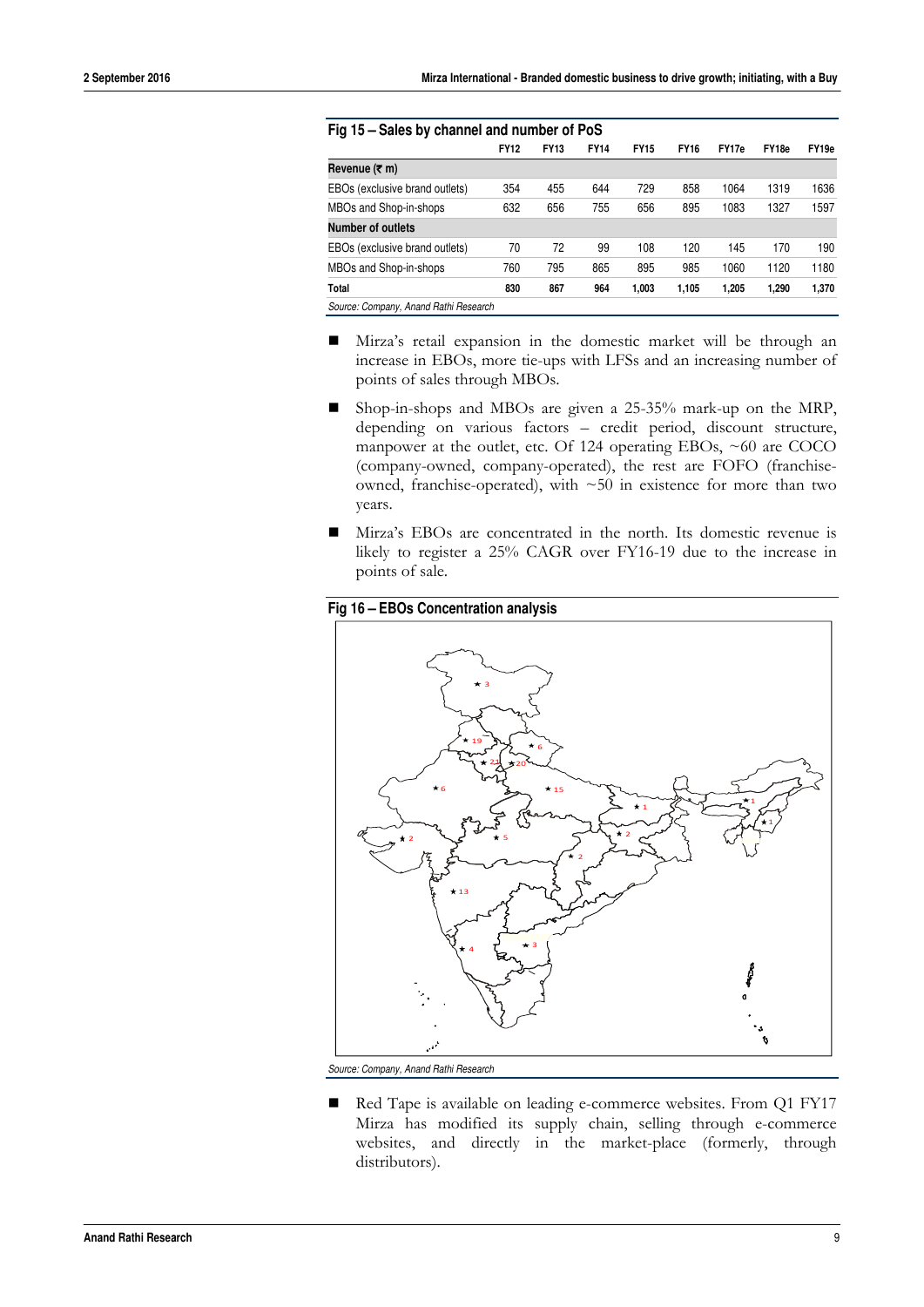

The company sold  $\sim$ 752,000 pairs in FY12, which increased to 970,000 in FY16. We expect it to sell 1.67m pairs by FY19, driven by the Red Tape brand and an increase in disposable incomes of the young and middle-aged. We expect domestic revenue at a 25% CAGR over FY16-19, primarily driven by a 20% CAGR in volumes over FY16-19.





However we noted that the drop in FY15 was due to a decrease in sales of sandals. Sandals are outsourced and procured from vendors. We understand from management that supply issues arose with a couple of vendors, alleviated by long-term contracts with them.

Revenue from garments and accessories over FY12-16 has recorded a 41% CAGR, from  $\overline{5}96$ m to  $\overline{5}380$ m. Garments and accessories, procured from vendors, command a 40-45% gross margin. We expect garments and accessories to register a 15% CAGR over FY16-19.

| $(5 \, \text{m})$        | <b>FY12</b> | <b>FY13</b> | <b>FY14</b> | <b>FY15</b> | <b>FY16</b> | FY17e | FY <sub>18e</sub> | FY19e |
|--------------------------|-------------|-------------|-------------|-------------|-------------|-------|-------------------|-------|
| Garments and accessories | 96          | 147         | 267         | 330         | 380         | 437   | 503               | 578   |
| % growth                 | 47.7        | 53.1        | 81.6        | 23.6        | 15.2        | 15.0  | 15.0              | 15.0  |
| Others                   | 60          | 70          | 100         | 112         | 94          | 99    | 104               | 109   |
| % growth                 | (25.0)      | 16.7        | 42.9        | 12.0        | (16.1)      | 5.0   | 5.0               | 5.0   |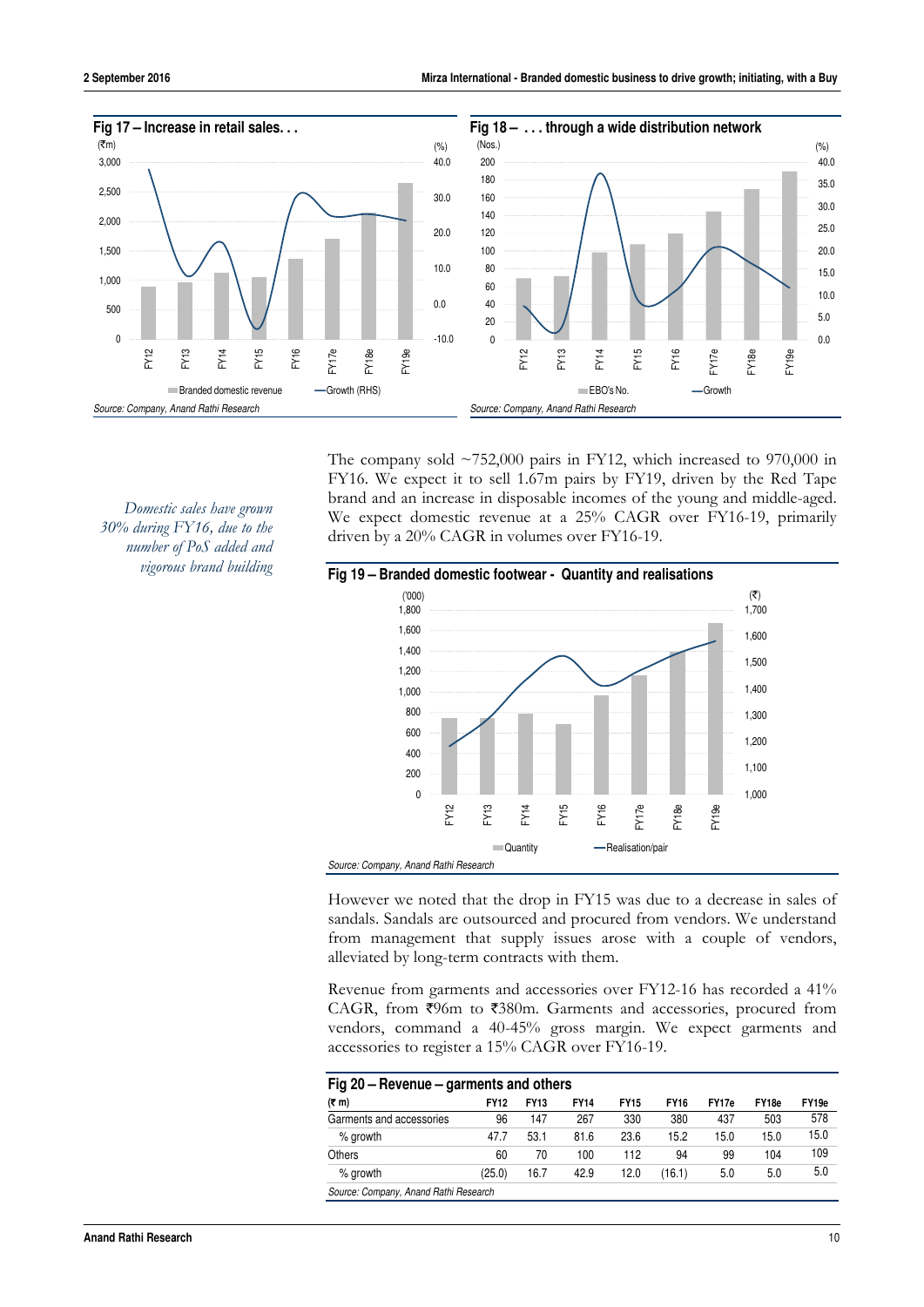#### **Exports**

#### **Branded exports**

Around 12% of the footwear exported is sold under the company's own brands, Red Tape and Oaktrak. The remaining footwear is supplied to reputed global retailers. Exports of Red Tape and Oaktrak have come at a 10.8% CAGR in the past four years.

In the UK the Red Tape brand is available at 300 prime outlets and 1,200 shop windows. In the US, it is seen in more than 500 shop windows

The company has positioned the brand in the UK at the men's mid-segment category, making it the leading brand in fashion footwear.

| Fig 21 – Red Tape revenue - exports  |             |             |             |             |             |       |       |                   |  |  |
|--------------------------------------|-------------|-------------|-------------|-------------|-------------|-------|-------|-------------------|--|--|
| $(7 \text{ m})$                      | <b>FY12</b> | <b>FY13</b> | <b>FY14</b> | <b>FY15</b> | <b>FY16</b> | FY17e | FY18e | FY <sub>19e</sub> |  |  |
| Export revenue under Red Tape brand  | 520         | 636         | 466         | 522         | 782         | 829   | 905   | 962               |  |  |
| % of total export                    | 13.3        | 14.2        | 9.8         | 8.1         | 12.3        | 12.5  | 13.0  | 13.0              |  |  |
| % growth                             |             | 22.4        | (26.8)      | 12.1        | 49.9        | 6.1   | 9.1   | 6.3               |  |  |
| Course Company, Anand Dathi Descarsh |             |             |             |             |             |       |       |                   |  |  |

*Source: Company, Anand Rathi Research* 

#### **Exports still to be substantial contributor**

- Of its export revenue, 85% primarily arises from global private labels. Mirza provides made-to-order products for global brands with in-house expertise from designing to manufacturing. Most exports are to the UK  $(73%)$  and the US  $(14%)$ . Over FY16-19 we expect a 5% CAGR in the company's footwear exports.
- Sales to the UK market (to brands such as Dunnes Store, Cleon, NEXT, ASDA, ASOS, New Look, etc.), constitute ~73% of exports. We understand from the management that sales to these brands do not exceed 5-7% of total sales. The UK market has steadily grown, at a 14% CAGR over FY12-16. We expect the UK market to register a 4% CAGR over FY16-19 primarily due to slower volume off-take and the currency effect
- Sales in the UK are primarily through Mirza (UK), which is the distributing arm for Mirza International. According to Mirza, it has a 25% market share of the UK's mid-segment men's category.



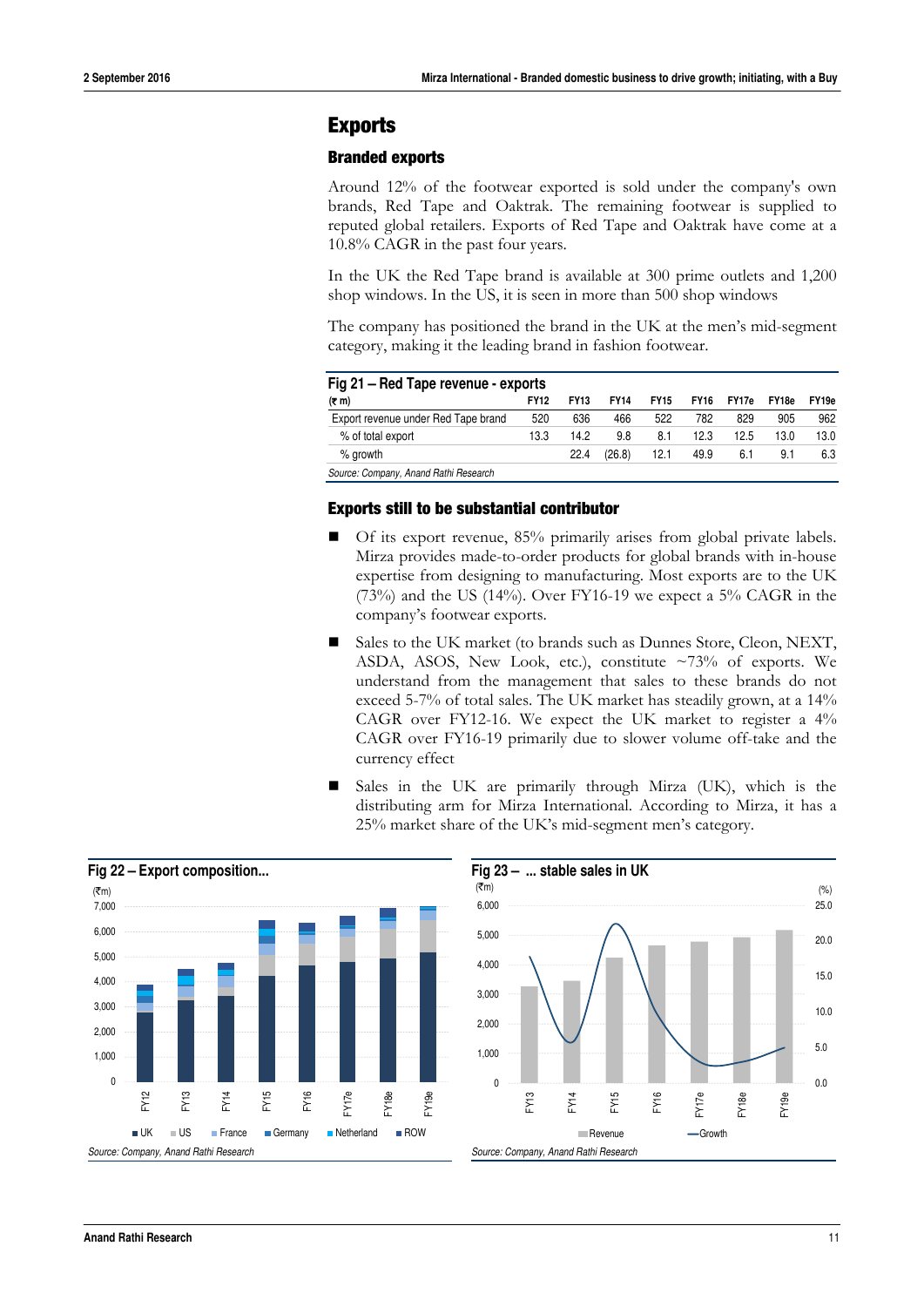*Export growth in the short term would be subdued due to the BRexit effect; however, in the long run strong growth momentum will be seen* 

- There will be pressure on Mirza's exports to the UK and the EU in the immediate future as both the pound and the euro have depreciated, rendering its products more competitive. BRexit would not have much of an impact on Mirza's trade with the UK or the EU in the long run. If Britain secures the same treatment in terms of free tariff and free movement of persons, not much will change for Mirza. If the UK secures treatment applicable to non-member countries, it may be positive for Mirza's exports to the EU as well as to the UK. However, Mirza follows a cost-plus method for export orders; an increase/ decrease in cost is passed on to buyers.
- Over FY12-16 the US market has registered an 83% CAGR. We expect a 14% CAGR over FY16-19, driven by an increase of products available at more shop windows. In the US, the company sells to brands such as Steve Madam, Elan Polo, Kennith Cole, etc. Sales in the US are handled by agents who act as aggregators for Mirza. Commission paid to these agents is around 5-10% of sales.
- Mirza is also exploring new markets to grow exports. Management has appointed agents for the Middle East and South Africa
- Export prices and volumes have registered respectively  $6\%$  and  $6.7\%$ CAGRs over FY12-16. We expect a 2% CAGR in volumes over FY16- 19, with realisations at a 3% CAGR
- Export volumes have raised from 4.2m pairs in FY12 to 5.5m in FY16. We expect ~5.8m pairs by FY19, primarily by steady sales in the UK and the expansion into newer areas.



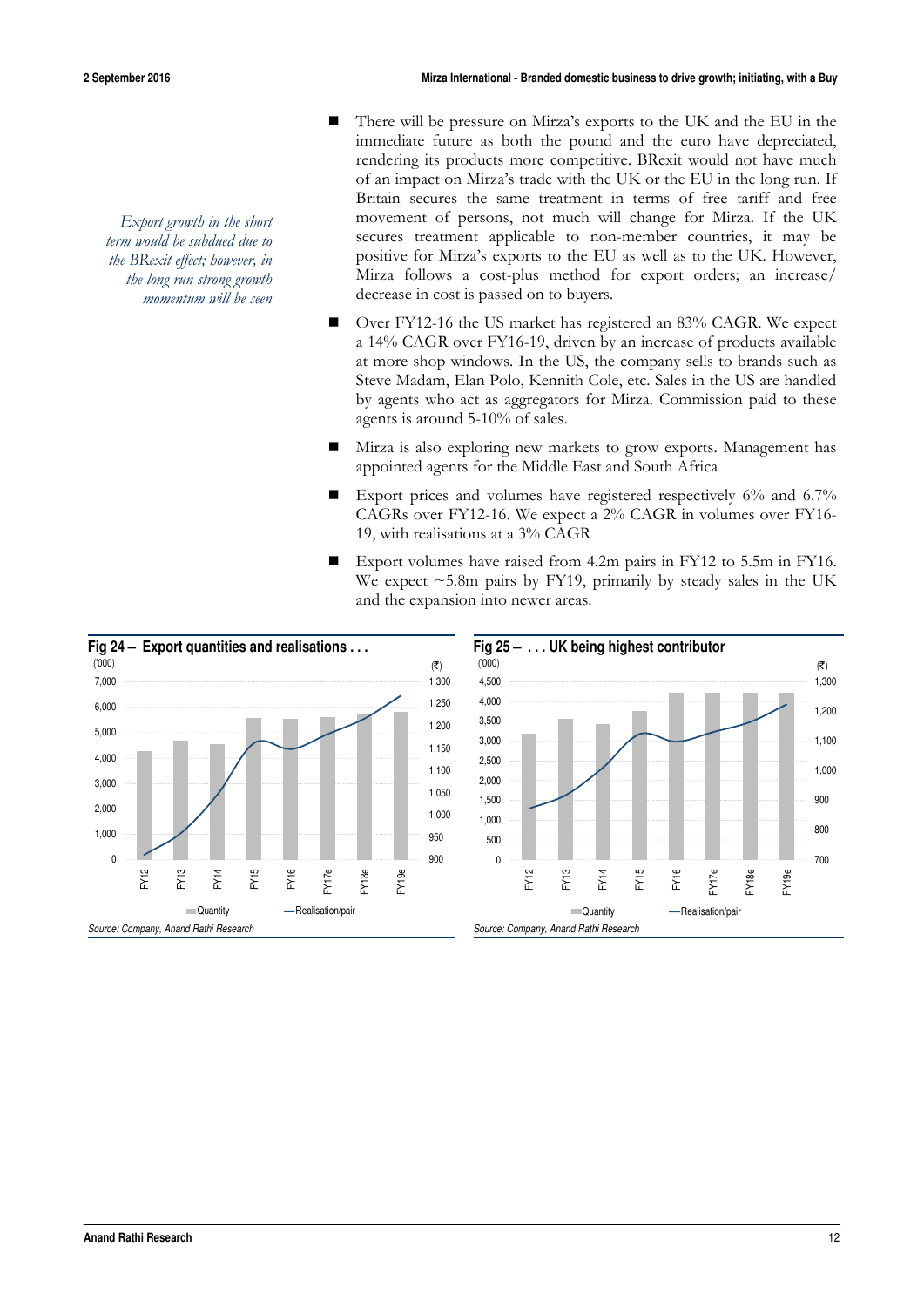# **Tannery division efficiency, upswing by upholstery**

**We expect the tannery division to generate positive EBITDA primarily from better utilisation and the introduction of upholstery. The better product-mix could result in the EBITDA margin rising 108bps over FY16-19. We expect a 16% CAGR in tannery revenue over FY16-19.** 

#### **Business model**

Mirza has been developed as a "Raw to Retail" integrated brand. From sourcing the highest quality of raw material and processing it to finished leather, designing a product range to manufacturing it in-house and then despatching products to retail stores and customers across the globe.

The business model of the tannery involves procuring raw hide locally on a per-unit basis, processing it to wet blues, and further drying and processing them to finished leather, sold per sq.ft.

The company has complete backward integration for footwear manufacturing. Raw hides are processed at its tannery, then used in manufacturing footwear; the balance sold in domestic and international markets.



#### **Fig 26 – Tannery - domestic and export revenue**

#### **Tannery performance**

Tannery revenue has increased from  $\text{\textsterling}622m$  in FY12 to  $\text{\textsterling}1,063m$  in FY16 at a 14.3% CAGR. From FY12 to FY16 the tannery division had been a losing proposition. From Q3 FY16 the tannery has had a positive EBIT primarily due to cost efficiency and better utilization.

We expect a 15.5% CAGR over FY16-19 in tannery revenue. We also expect the division to be profitable primarily due to the upholstery segment. The company has secured a sample order for upholstery. Management expects realisations to improve due to the sale of finished leather for upholstery.

*Operational efficiency expected in the tannery division during FY17-19, leading to positive margins*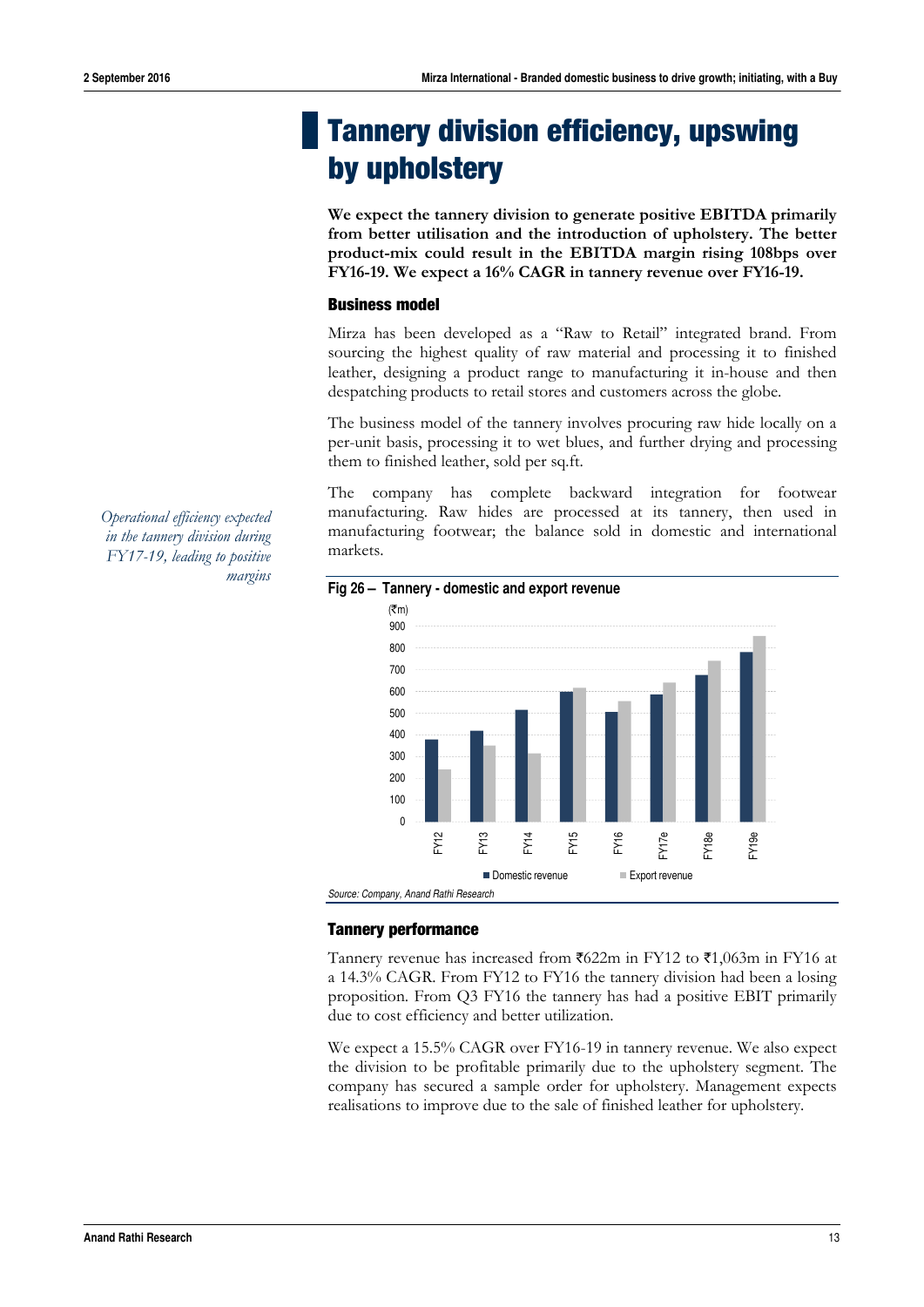|                                                      | Fig 27 - Tannery division profitability |       |              |             |             |       |                   |                   |  |  |  |  |
|------------------------------------------------------|-----------------------------------------|-------|--------------|-------------|-------------|-------|-------------------|-------------------|--|--|--|--|
| (7m)                                                 | FY 12                                   | FY 13 | <b>FY 14</b> | <b>FY15</b> | <b>FY16</b> | FY17e | FY <sub>18e</sub> | FY <sub>19e</sub> |  |  |  |  |
| Revenue                                              | 622                                     | 772   | 832          | 1.219       | 1,069       | 1.228 | 1.418             | 1,638             |  |  |  |  |
| <b>EBIT</b>                                          | (12)                                    | (8)   | (6)          | (106)       | 16          | 50    | 167               | 150               |  |  |  |  |
| EBIT %                                               | (1.9)                                   | (1.0) | (0.7)        | (8.7)       | 1.5         | 4.1   | 8.7               | 9.1               |  |  |  |  |
| Unallocated exp                                      | 42                                      | 63    | 66           | 89          | 80          | 88    | 100               | 107               |  |  |  |  |
| <b>PAT</b>                                           | (54)                                    | (71)  | 72)          | (194)       | (65)        | (38)  | 23                | 43                |  |  |  |  |
| PAT%                                                 | (8.6)                                   | (9.2) | (8.7)        | (16.0)      | (6.0)       | (3.1) | 1.6               | 2.6               |  |  |  |  |
| Source: Company's Audit Report, Anand Rathi Research |                                         |       |              |             |             |       |                   |                   |  |  |  |  |

*Note: Unallocated expenses have been divided in proportion of revenue of the footwear and tannery divisions* 

#### **Captive consumption and third-party sales**

Of the finished leather produced,  $\sim$  50-55% is utilised in-house by the footwear division. The rest is sold domestically and internationally.



Exports of finished leather have seen a 23% CAGR, from ₹242m in FY12 to `556m in FY16. Domestic revenue has registered a 7.5% CAGR over FY12- 16. Domestic sales of finished leather are primarily to Euro Footwear, the job-worker manufacturing shoes for Mirza.

Realisations have increased from  $75$  a sq.ft. to  $7110$  at a 10% CAGR over FY12-16. We expect realisations to register a 5% CAGR over FY16-19.

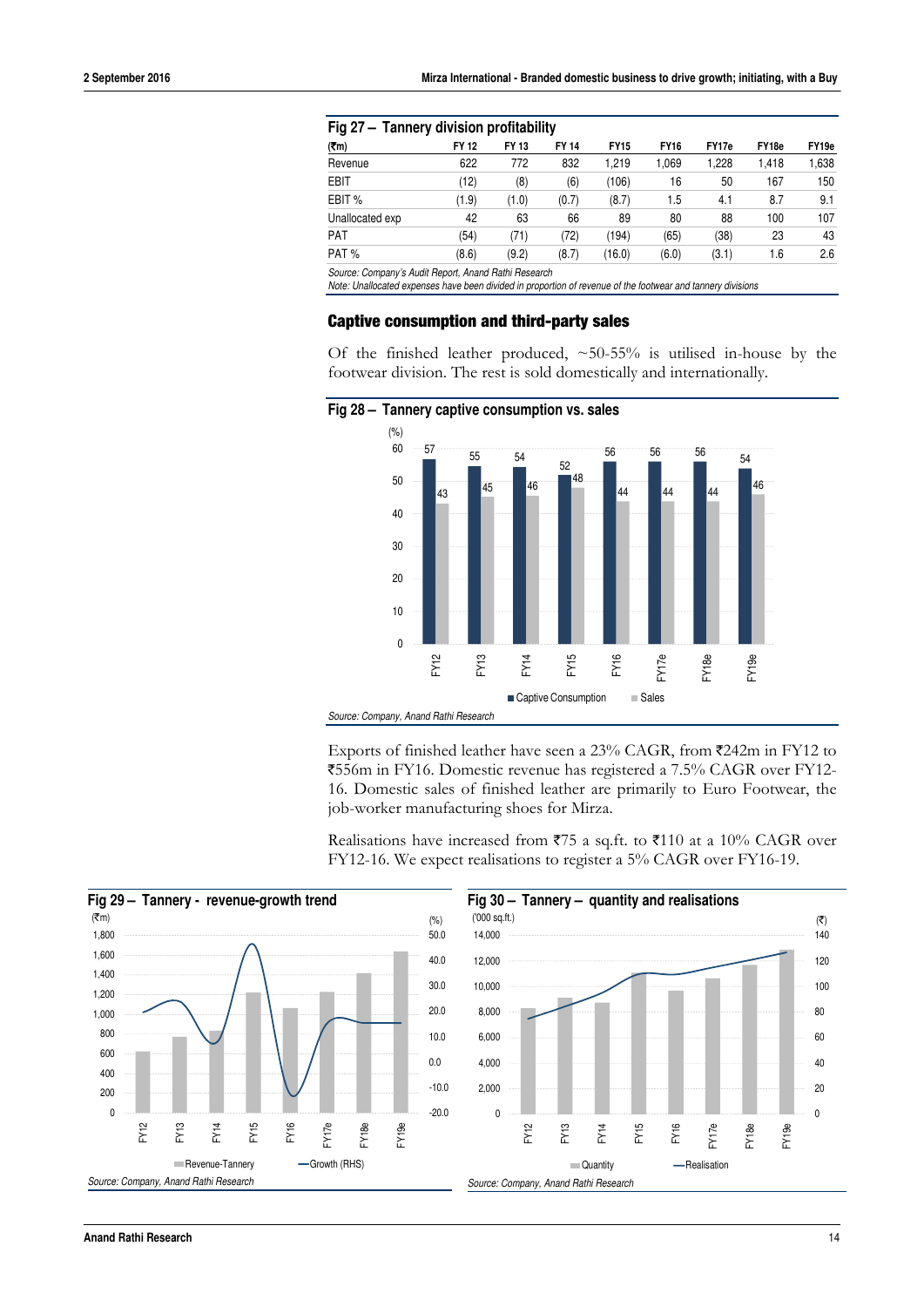#### **Capex and utilisation**

Mirza has installed capacity of 36m sq.ft. for finished leather, and produced  $\sim$ 22m sq.ft. by 31st Mar'16. During FY16, its tannery was 60% utilized; ahead, we expect utilisation to rise to 75%. Over FY12-16, capex of  $\bar{\tau}1,887\text{m}$ was implemented, of which  $\text{\texttt{F1,000m}}$  primarily related to an increase in capacity at the tannery from 24m sq.ft. (during FY14) to 36m sq.ft. through new specialised machinery. The company has technology installed at the tannery for overall water conservation, energy-saving and reduced chemical wastage. The tannery is equipped with a state-of-the-art 1.65m litres-per-day effluent-treatment plant.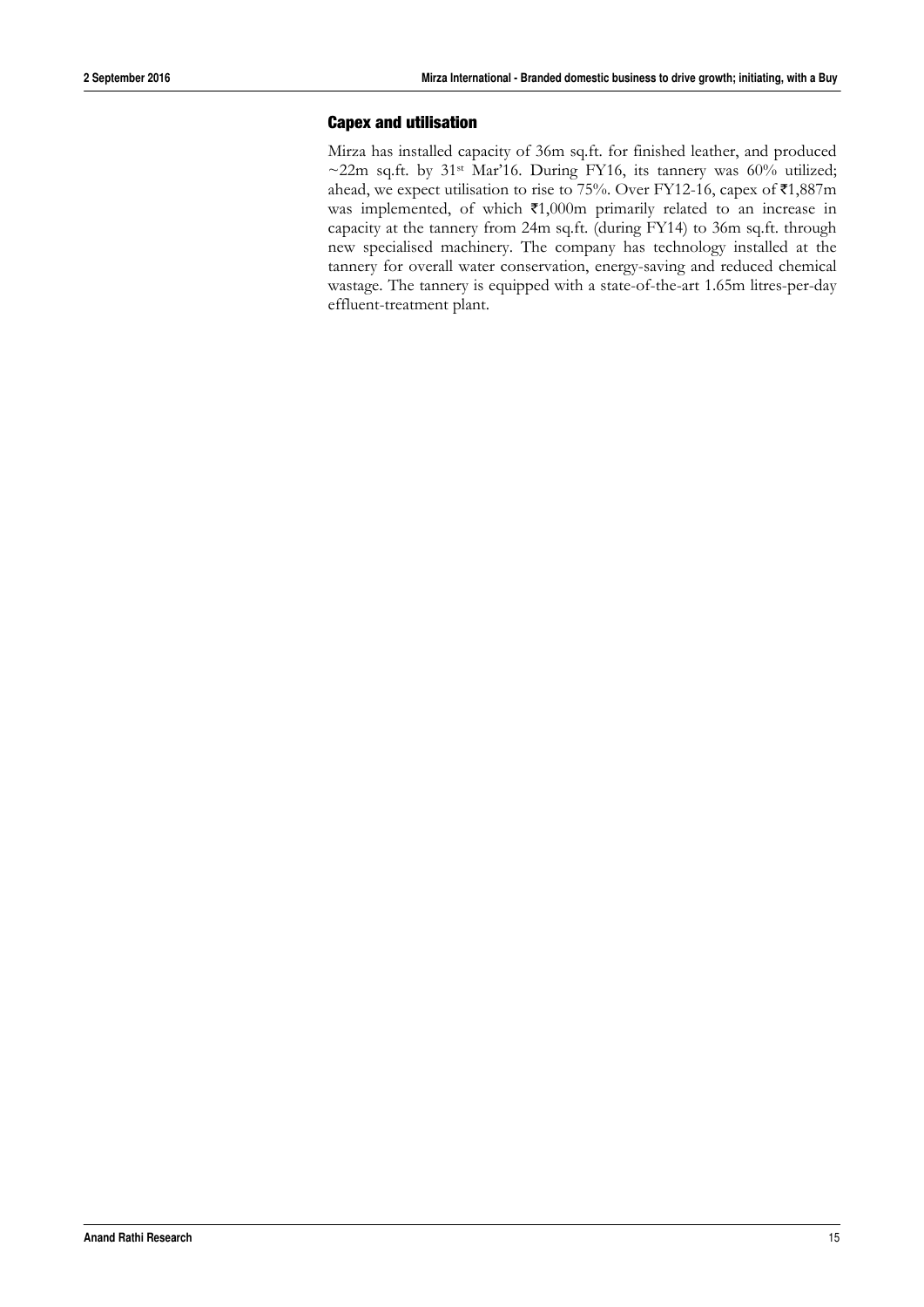# **Genesis merger, no red flags in related-party transactions**

**We expect the Genesis merger and change in product mix to expand the FY19 PAT margin by 206bps, as Genesis' EBITDA margin was ~30% and it operates in an excise-benefit zone. Post-merger, the promoter holding increased to 73.8%. Related-party transactions with Mirza (UK), the distributing arm for UK sales, and with Euro Footwear Pvt. Ltd., a job worker, are at "arm's-length" prices.** 

#### **Merger with Genesisfootwear Enterprises Pvt. Ltd.**

Genesisfootwear Enterprises Pvt. Ltd. was privately held by the promoter group. The merger of Mirza International and Genesis had been approved by the High Court of Allahabad with the appointed date as 1st Apr'15. The merger has been given effect in the financial statement for FY16. Prior to the merger, Red Tape shoes were manufactured by Genesis, procured by Mirza and sold domestically and internationally.

| Fig 31 - Abridged financials of Genesisfootwear Enterprises Pvt. Ltd. |             |             |             |             |             |  |  |  |  |  |  |
|-----------------------------------------------------------------------|-------------|-------------|-------------|-------------|-------------|--|--|--|--|--|--|
| $(5 \, \text{m})$                                                     | <b>FY12</b> | <b>FY13</b> | <b>FY14</b> | <b>FY15</b> | <b>FY16</b> |  |  |  |  |  |  |
| Sales                                                                 | 511         | 558         | 755         | 750         | 900         |  |  |  |  |  |  |
| <b>EBITDA</b>                                                         | 158         | 174         | 226         | 260         | 280         |  |  |  |  |  |  |
| EBITDA Margin (%)                                                     | 30.9        | 31.2        | 29.9        | 34.7        | 31.1        |  |  |  |  |  |  |
| <b>PAT</b>                                                            | 138         | 155         | 189         | 180         | 200         |  |  |  |  |  |  |
| PAT Margin (%)                                                        | 27.0        | 27.8        | 25.0        | 24.0        | 22.2        |  |  |  |  |  |  |
| Source: Company. Anand Rathi Research                                 |             |             |             |             |             |  |  |  |  |  |  |

*merger would flow to Mirza till 2020 and would increase its PAT margin by 206bps* 

*Synergies of the Genesis* 

Over FY12-16, Genesis had over  $30\%$  EBITDA margin and a  $\approx 22-25\%$ PAT margin. We expect synergies from the merger to flow to Mirza, as Genesis enjoys higher margins. Genesis, being in an excise-exemption zone, the benefit would be available till FY20.

#### **Valuation**

- This amalgamation is in nature of a "merger". The accounting format, as prescribed by "Accounting Standard -14", is the "pooling of interest" method. The merged entity's FY16 financial statements have shown a line-by-line consolidation, which has led to a  $\overline{581m}$  increase in reserves.
- Genesis shareholders would get, over two years, 92 shares of Mirza for every 100 of Genesis. Of these 92 shares, 52 equity shares of  $\bar{\mathcal{Z}}$  each of Mirza for every 100 shares of Genesis were issued in FY16; and 40 shares 0% CCPS for every 100 shares of Mirza will be issued in FY17.
- The issue of 27.6m shares to Genesis shareholders has led to a 30% dilution of Mirza's equity. Post-merger, the promoter shareholding has risen from 66% to 73.8%.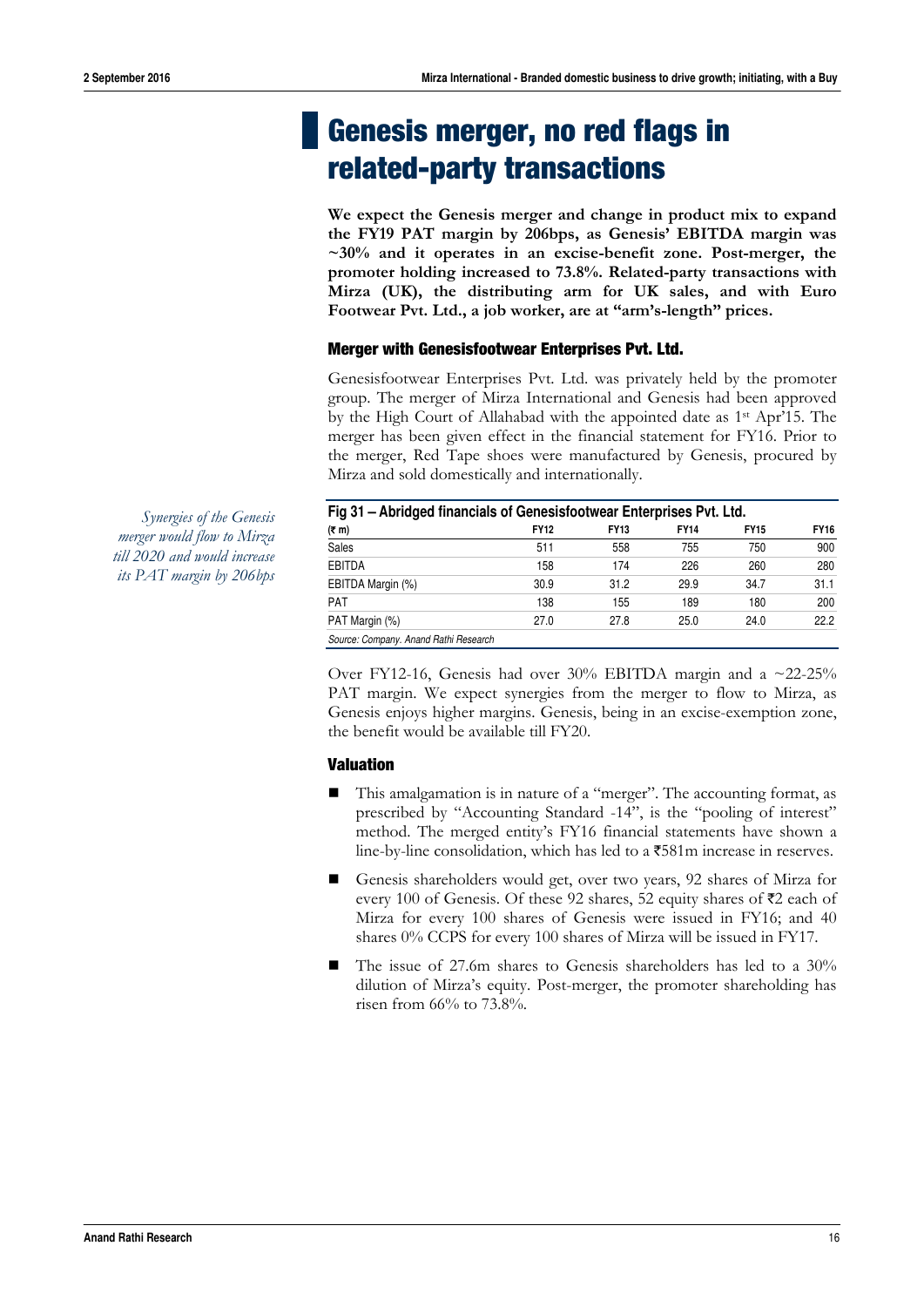

#### **Gist of financials of the amalgamated entity**

Despite revenue being flattish, the Q4 FY16 EBITDA and PAT have increased. We expect the benefit from the merger to continue to Mirza, thereby raising the PAT margin from 5.6% in FY15 to 8.4% in FY16

#### **Related party - Mirza (UK)**

Mirza (UK) is a wholly-owned subsidiary of Tilbrook Enterprises (a promoter-owned company incorporated in the UK). We understand from management that Mirza (UK) is a distributor for Mirza International for sales in the UK. Mirza (UK) registered a  $\sim$ 1-2.5% PAT over FY11-15. Below are Mirza (UK)'s financials. Management stated that there are no transactions by Mirza (UK) with any other party.

| Fig 34 - Abridged financials of Mirza (UK) |             |             |             |             |             |
|--------------------------------------------|-------------|-------------|-------------|-------------|-------------|
| £m                                         | <b>FY11</b> | <b>FY12</b> | <b>FY13</b> | <b>FY14</b> | <b>FY15</b> |
| Sales                                      | 32          | 30          | 33          | 34          | 42          |
| Gross profit                               | 5           | 5           | 5           | 5           |             |
| Gross profit margin (%)                    | 16.3        | 16.5        | 15.5        | 16.4        | 16.1        |
| PAT                                        |             | 0           |             | 0           |             |
| PAT margin (%)                             | 1.7         | 1.2         | 1.5         | 0.9         | 2.4         |
| <b>ROCE</b>                                | 4.4         | 3.5         | 3.8         | 2.4         | 7.2         |
| $ROE(\% )$                                 | 18.3        | 14.1        | 16.6        | 10.1        | 21.3        |
| Debt / equity $(x)$                        | 0.5         | 0.5         | 0.4         | 0.3         | 0.4         |
| Source: Company, Anand Rathi Research      |             |             |             |             |             |

**Our observations of inter-company transactions between Mirza International and Mirza (UK)** – Sales of Mirza International to Mirza (UK) and purchases of Mirza (UK) are in line. Sales to Mirza (UK) in FY15 were  $\overline{53,243m}$  and purchases in the books of Mirza (UK) were  $\overline{233m}$  $(\sim$ ₹3,200m). The audit report of the latter mentions that transactions with the former are at an arm's-length price.

*Mirza (UK); promoter owned company is distribution arm for UK, generates*  $\sim$  1-2% *margin*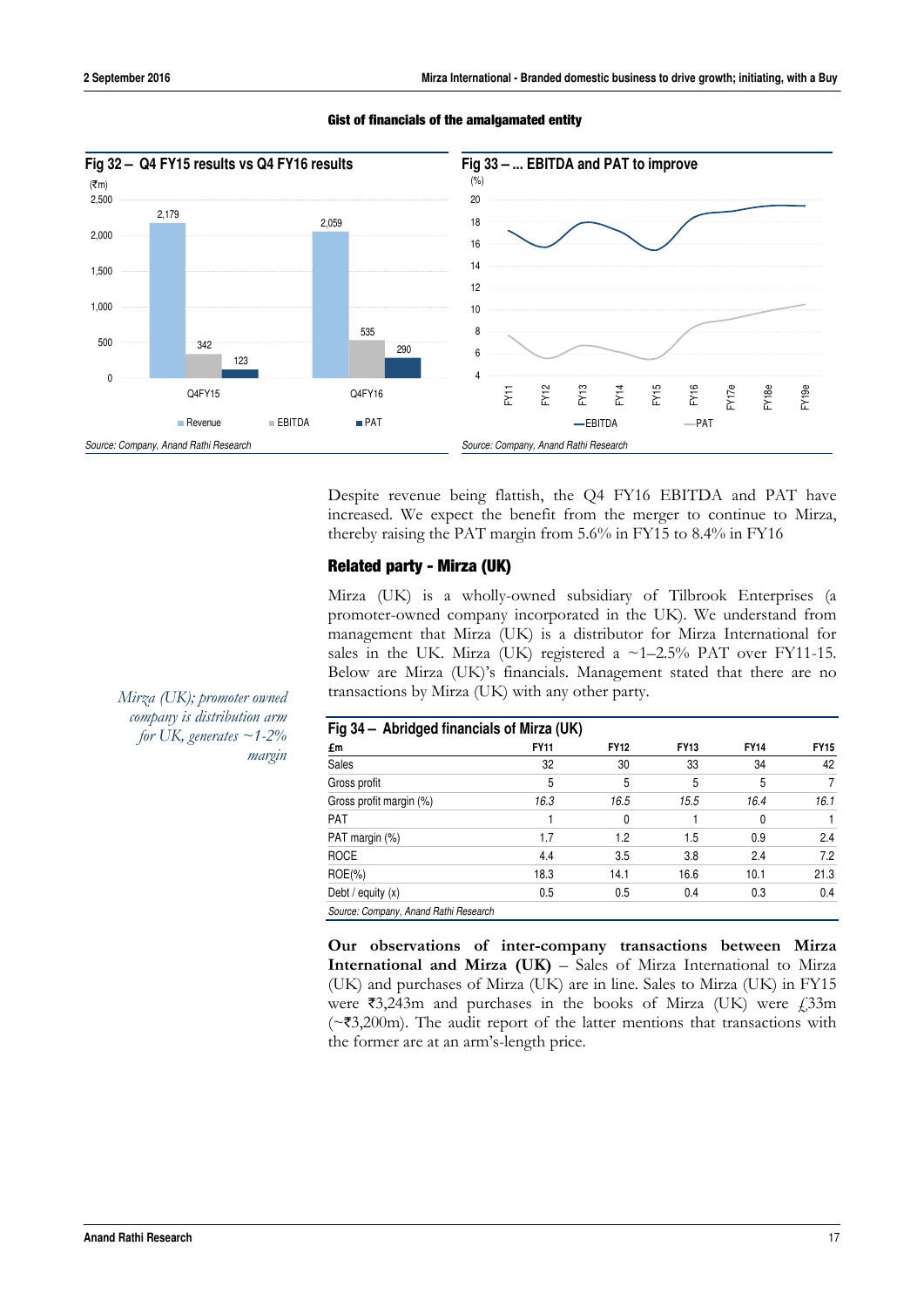#### **Euro Footwear Pvt. Ltd.**

We understand from management that Euro Footwear Pvt. Ltd. is a job worker for Mirza International. Mirza provides finished leather to Euro Footwear, which manufactures products according to the former's specifications. The promoter family of Mirza International has a 49% stake in Euro Footwear Pvt. Ltd. The rest of the equity is owned by Mr Rehman and family.

We have analysed Euro Footwear's financials (shown below). Revenue has recorded a 25% CAGR over FY11-15.

|                                       | Fig 35 - Abridged financials of Euro Footwear Pvt. Ltd. |             |             |             |             |  |  |  |  |  |  |
|---------------------------------------|---------------------------------------------------------|-------------|-------------|-------------|-------------|--|--|--|--|--|--|
| ₹m                                    | <b>FY11</b>                                             | <b>FY12</b> | <b>FY13</b> | <b>FY14</b> | <b>FY15</b> |  |  |  |  |  |  |
| Sales                                 | 624                                                     | 784         | 946         | 1,096       | 1,499       |  |  |  |  |  |  |
| <b>EBITDA</b>                         | 74                                                      | 118         | 169         | 185         | 277         |  |  |  |  |  |  |
| EBITDA margin (%)                     | 11.8                                                    | 15.1        | 17.9        | 16.9        | 18.5        |  |  |  |  |  |  |
| <b>PAT</b>                            | 41                                                      | 68          | 102         | 114         | 164         |  |  |  |  |  |  |
| PAT margin (%)                        | 6.6                                                     | 8.7         | 10.8        | 10.4        | 10.9        |  |  |  |  |  |  |
| Debt / equity $(x)$                   | 0.1                                                     | 0.17        | 0.12        | 0.3         | 0.3         |  |  |  |  |  |  |
| Source: Company, Anand Rathi Research |                                                         |             |             |             |             |  |  |  |  |  |  |

We have noticed that Euro Footwear's EBITDA margin has risen from 11.8% in FY11 to 18.5% in FY15, and the PAT margin from 6.6% to 10.9%.

Purchases from Euro Footwear in related-party disclosures in the audit report of Mirza are in line with domestic sales shown in the former's financials.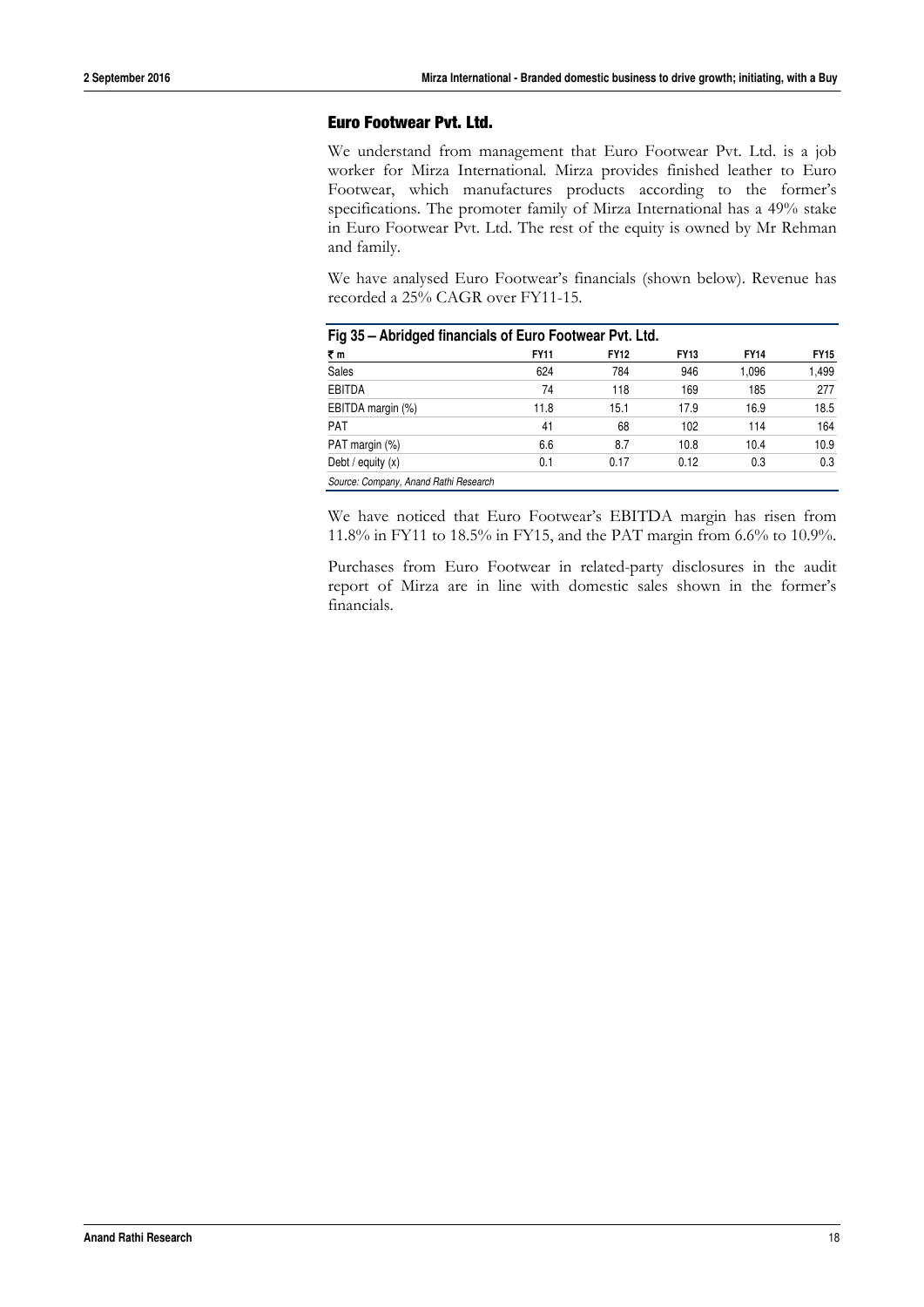# **Financials**

### **Revenue growth along with higher margins**

#### **10% revenue CAGR over FY16-18e**

We expect a steady 10% CAGR in revenue over FY16-18, to  $\bar{\tau}$ 11bn, aided by a 5% CAGR in exports, and 25% in domestic sales. Growth in domestic sales, we expect, would primarily be driven by a rise in the number of EBOs, more points of sale (MOS, LFS) online operations and scaling up garments and accessories.



*We expect domestic revenue to record a 25% CAGR over FY16-18, primarily due to an increase in retail operations and brand-building* 

#### **Revenue break-up**

Brand-building and more points of sales lead us to anticipate 10% revenue CAGR over FY16-18, driven by domestic sales of footwear and of exports along with an increase in sales of finished leather.

| Fig 37 - Revenue break-up             |             |             |             |             |             |        |        |                   |
|---------------------------------------|-------------|-------------|-------------|-------------|-------------|--------|--------|-------------------|
| ₹m                                    | <b>FY12</b> | <b>FY13</b> | <b>FY14</b> | <b>FY15</b> | <b>FY16</b> | FY17e  | FY18e  | FY <sub>19e</sub> |
| Footwear                              | 4,788       | 5,459       | 5,879       | 7,521       | 7,732       | 8,347  | 9,106  | 10,049            |
| % growth                              | 14.5        | 14.0        | 7.7         | 27.9        | 2.8         | 8.0    | 9.1    | 10.3              |
| % of sales                            | 86.0        | 84.7        | 83.1        | 81.9        | 83.4        | 82.6   | 81.8   | 81.2              |
| Tannery                               | 622         | 772         | 832         | 1,219       | 1,063       | 1,228  | 1,418  | 1,638             |
| % growth                              | 19.7        | 24.0        | 7.8         | 46.5        | $-12.8$     | 15.5   | 15.5   | 15.5              |
| % of sales                            | 11.2        | 12.0        | 11.8        | 13.3        | 11.5        | 12.1   | 12.7   | 13.2              |
| Garments                              | 96          | 147         | 267         | 330         | 380         | 437    | 503    | 578               |
| % growth                              | 47.7        | 53.1        | 81.6        | 23.6        | 15.2        | 15.0   | 15.0   | 15.0              |
| % of sales                            | 1.7         | 2.3         | 3.8         | 3.6         | 4.1         | 4.3    | 4.5    | 4.7               |
| Others                                | 60          | 70          | 100         | 112         | 94          | 99     | 104    | 109               |
| % growth                              | (25)        | 17          | 43          | 12          | (16)        | 5      | 5      | 5                 |
| % of sales                            |             |             | 1           | 1           |             |        | 1      | 1                 |
| Total                                 | 5.566       | 6.447       | 7.078       | 9,182       | 9,269       | 10,110 | 11,131 | 12,373            |
| Source: Company, Anand Rathi Research |             |             |             |             |             |        |        |                   |

|                                       | Fig 38 - Revenue break-up, area-wise |             |             |             |             |        |                   |        |  |  |  |  |
|---------------------------------------|--------------------------------------|-------------|-------------|-------------|-------------|--------|-------------------|--------|--|--|--|--|
| ₹m                                    | <b>FY12</b>                          | <b>FY13</b> | <b>FY14</b> | <b>FY15</b> | <b>FY16</b> | FY17e  | FY <sub>18e</sub> | FY19e  |  |  |  |  |
| Exports                               | 4.140                                | 4.846       | 5.063       | 7.085       | 6.917       | 7.278  | 7.703             | 8.253  |  |  |  |  |
| Domestic                              | 1.426                                | 1.601       | 2.015       | 2.096       | 2.352       | 2.832  | 3.428             | 4.120  |  |  |  |  |
| Total                                 | 5.566                                | 6.447       | 7.078       | 9.182       | 9.269       | 10.110 | 11.131            | 12,373 |  |  |  |  |
| Source: Company, Anand Rathi Research |                                      |             |             |             |             |        |                   |        |  |  |  |  |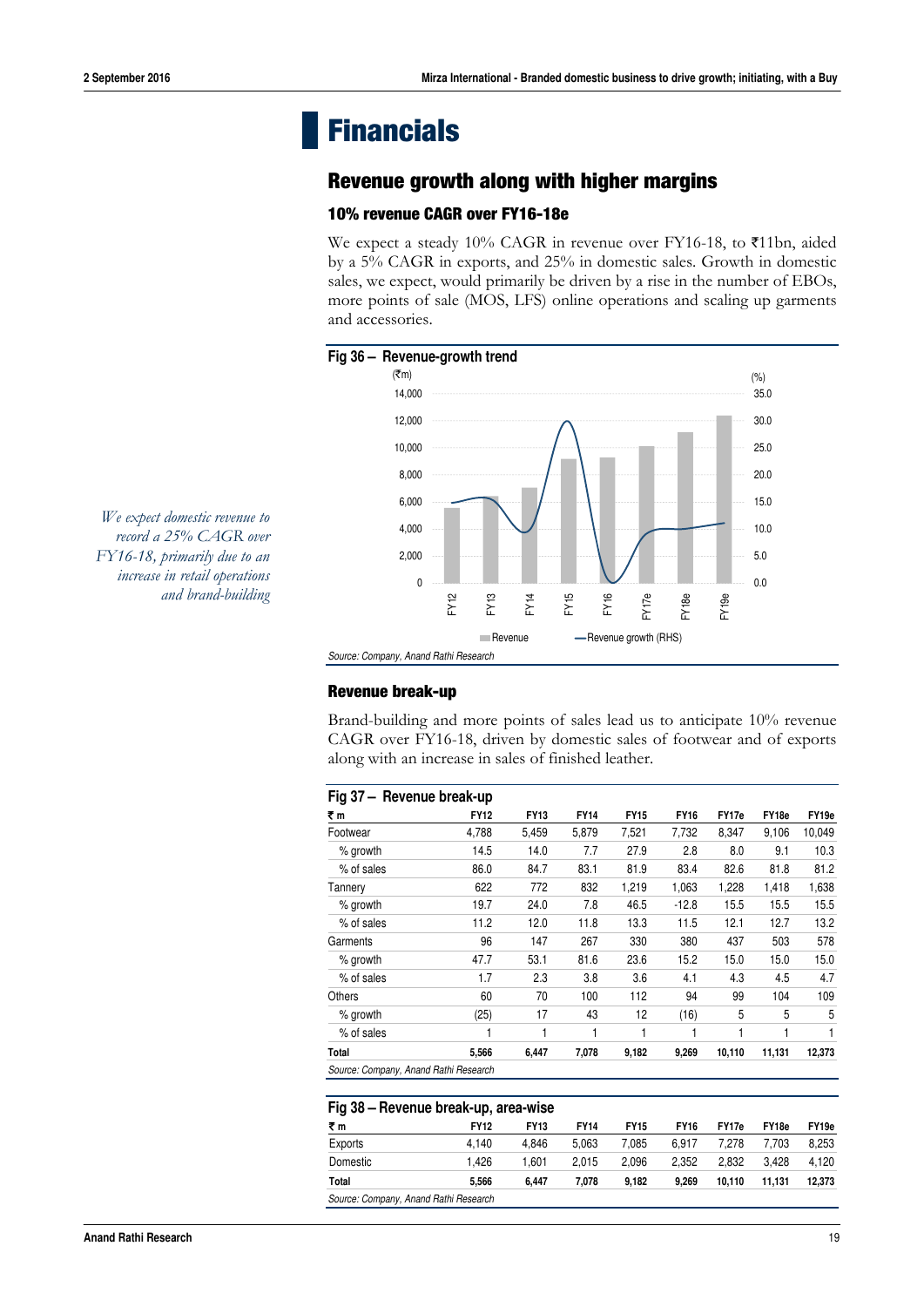#### **EBITDA margin to expand**

We expect the EBITDA margin to improve 108bps over FY16-18, to 19.5%. In absolute terms, we expect the consolidated EBITDA to register a 12.8% CAGR over FY16-18, driven by the positive effect of the Genesis merger, better utilisation and cost efficiency of the tannery division.



|                                       | Fig 40 – Segment-wise revenue and PAT margin |             |             |             |             |        |       |        |  |  |  |  |
|---------------------------------------|----------------------------------------------|-------------|-------------|-------------|-------------|--------|-------|--------|--|--|--|--|
| (7m)                                  | <b>FY12</b>                                  | <b>FY13</b> | <b>FY14</b> | <b>FY15</b> | <b>FY16</b> | FY17e  | FY18e | FY19e  |  |  |  |  |
| <b>Footwear Division</b>              |                                              |             |             |             |             |        |       |        |  |  |  |  |
| Revenue                               | 4.943                                        | 5.662       | 6,238       | 7,965       | 8,189       | 8,883  | 9.713 | 10,735 |  |  |  |  |
| PAT Margin (%)                        | 8.2                                          | 8.9         | 8.1         | 8.9         | 10.3        | 10.8   | 11.1  | 11.7   |  |  |  |  |
| <b>Tannery Division</b>               |                                              |             |             |             |             |        |       |        |  |  |  |  |
| Revenue                               | 622                                          | 772         | 832         | 1.219       | 1,069       | 1.228  | 1.418 | 1,638  |  |  |  |  |
| PAT Margin (%)                        | $-8.6$                                       | $-9.2$      | $-8.7$      | $-16.0$     | $-6.0$      | $-3.1$ | 1.6   | 2.6    |  |  |  |  |
| Source: Company, Anand Rathi Research |                                              |             |             |             |             |        |       |        |  |  |  |  |

#### **Net profit to register a 19% CAGR over FY16-FY18**

We expect a 19% CAGR in net profit over FY16-18, to  $\bar{\mathfrak{e}}$ 1.1bn, driven by the steady revenue growth, expanded operating margin and better leverage. Further, the interest cost would be reduced by ~200-250bps as Mirza has received an interest subvention from the government. It would enjoy low interest until such interest subvention is withdrawn.

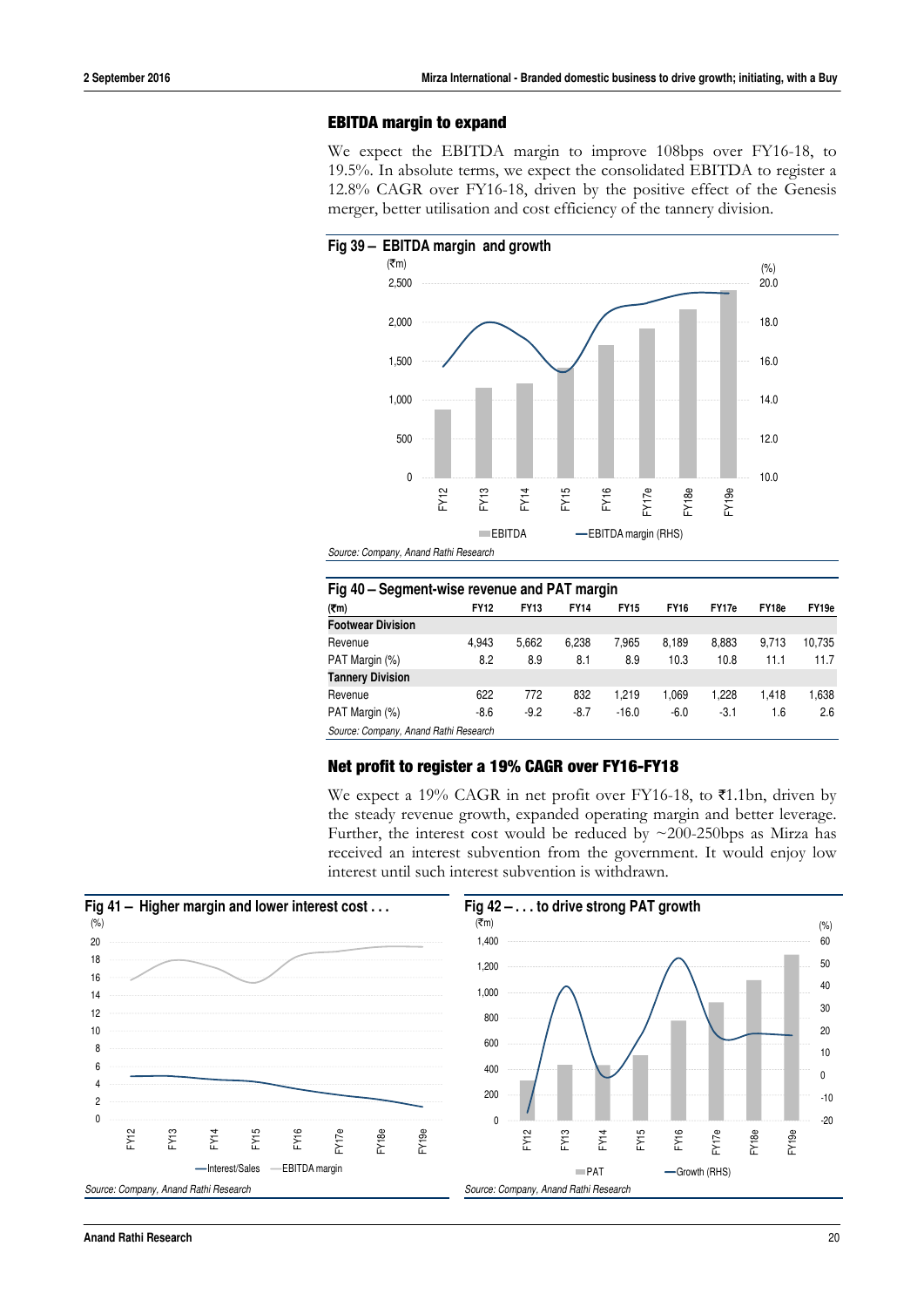

#### **EBITDA margin per pair higher than peers (as 100% leather)**

In the past the company has enjoyed a higher EBITDA margin per pair  $(\sim 20\%)$  than Relaxo  $(\sim 10.5-13\%)$  and Liberty  $(8-9\%)$  as Mirza caters to the premium leather footwear market.

#### **Promising RoE and RoCE**

With strong PAT growth and better margins in the next two years, we expect return ratios to improve. The RoCE would increase from 20.9% in FY16 to 22.4% in FY18, and the RoE be maintained at  $\sim$ 19–20%



**Major capex completed and lower debt lead to a strong balance sheet** 

With major capex completed, the company has planned capex ( $\sim$ ₹0.7bn) for maintenance, to be funded through internal accruals. It has already started to pay off debt and we expect the debt-equity ratio to slide from 0.4 in FY16 to 0.1 in FY18.

Historically, FCF was negative due to high working capital and high capex. During FY16 working capital has increased primarily due to increase in inventory and decrease in other liabilities and trade payables.

*Lower maintenance capex would lead to FCF generation and a lower debt-equity ratio in the next two years*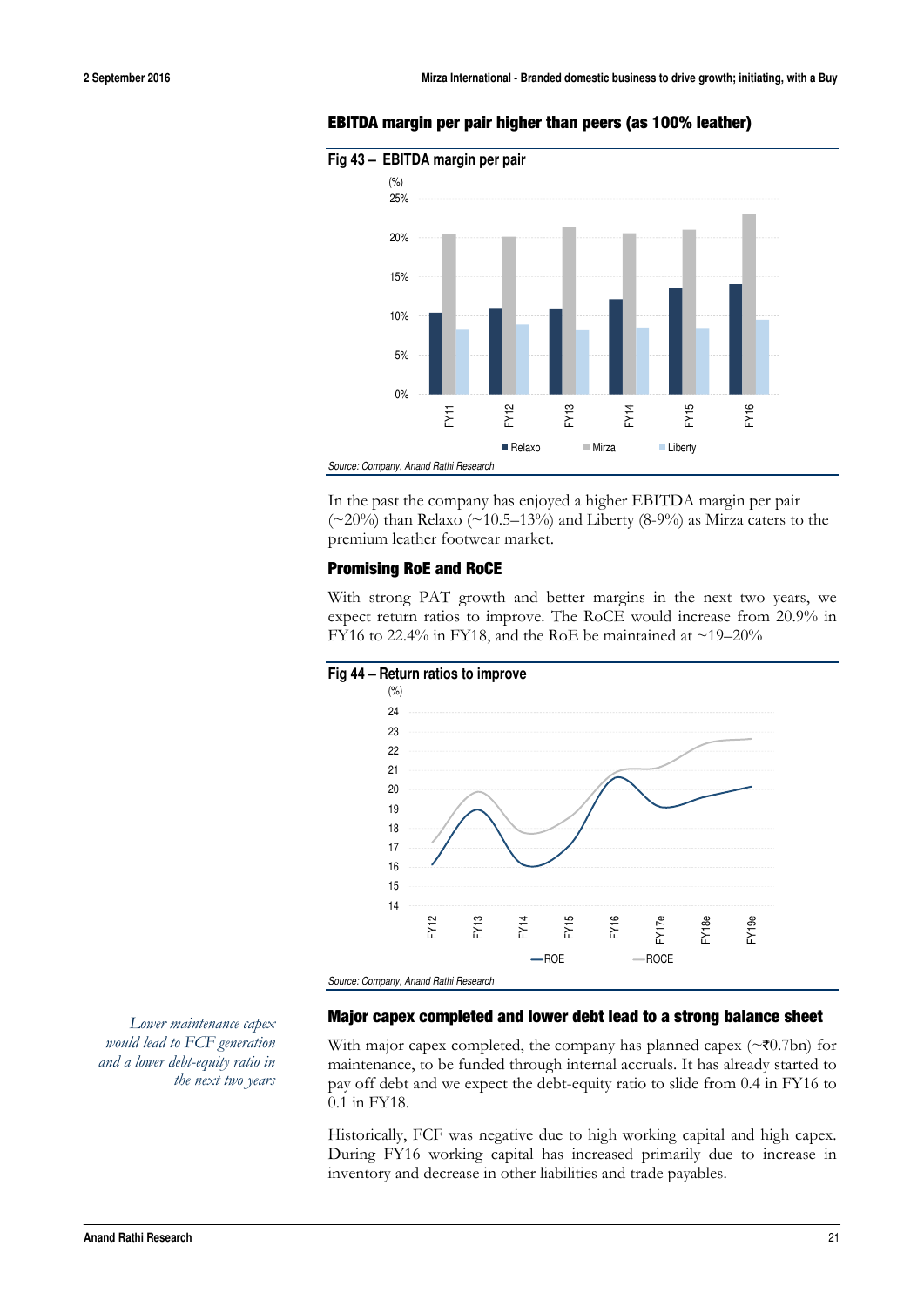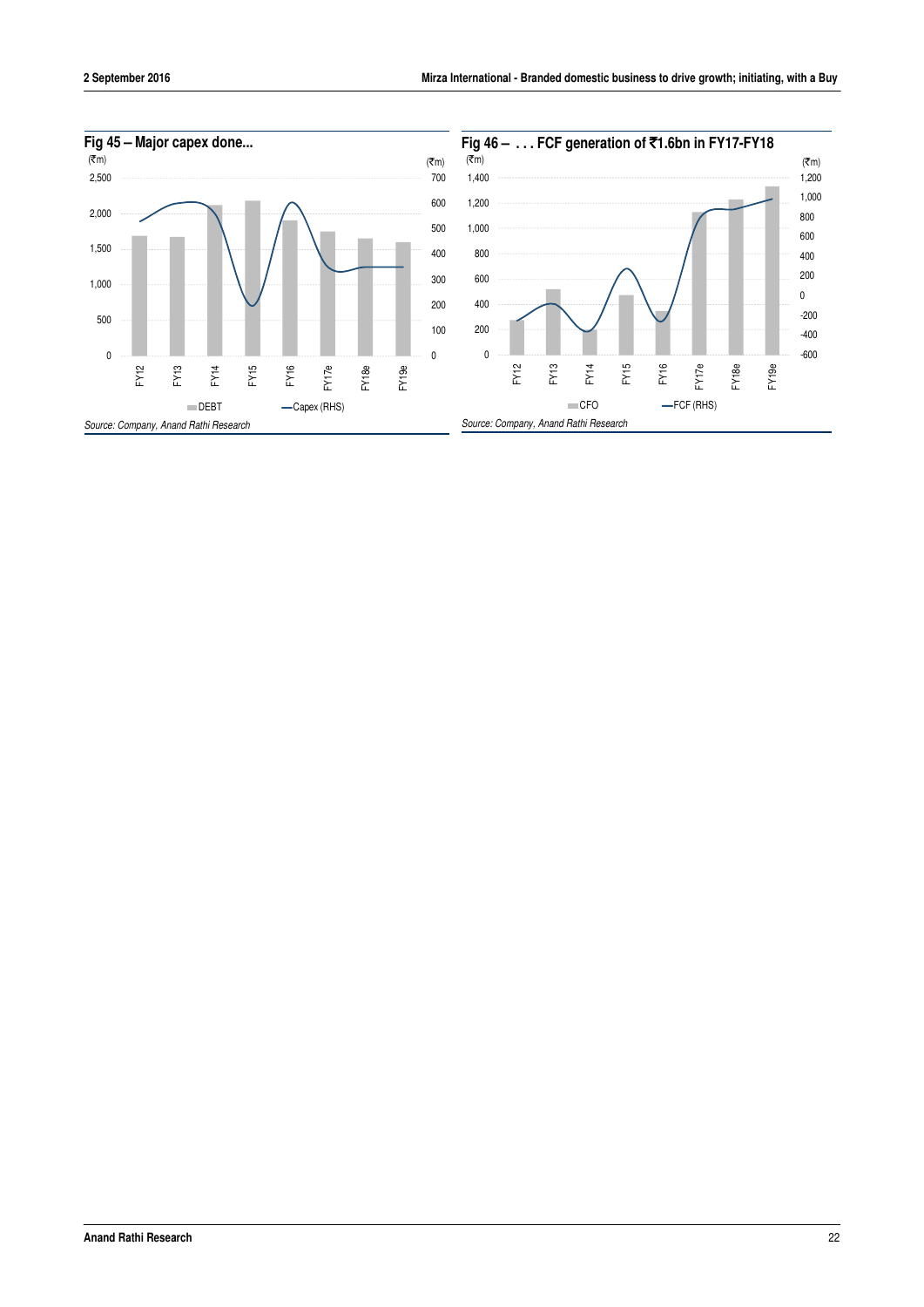| Year-end: Mar                         | <b>FY15</b>    | <b>FY16</b>    | FY17e          | FY18e  | FY19e  |
|---------------------------------------|----------------|----------------|----------------|--------|--------|
| <b>Revenues</b>                       | 9,183          | 9,257          | 10,110         | 11,131 | 12,373 |
| Growth in revenues (%)                | 29.9           | 0.8            | 9.2            | 10.1   | 11.2   |
| Raw material expenses                 | 5,482          | 5,036          | 5,510          | 6,011  | 6,682  |
| % of Sales                            | 65.0           | 54.4           | 54.5           | 54.0   | 54.0   |
| Personnel expenses                    | 457            | 594            | 607            | 668    | 742    |
| % of Sales                            | 5.4            | 6.4            | 6.0            | 6.0    | 6.0    |
| Selling and other expenses            | 1,824          | 1,922          | 2,073          | 2,282  | 2,536  |
| % of Sales                            | 21.6           | 20.8           | 20.5           | 20.5   | 20.5   |
| <b>EBITDA</b>                         | 1,420          | 1,706          | 1,921          | 2,170  | 2,413  |
| <b>EBITDA Margin</b>                  | 15.5           | 18.4           | 19.0           | 19.5   | 19.5   |
| Depreciation                          | 246            | 258            | 282            | 299    | 319    |
| <b>PBIT</b>                           | 1,174          | 1,447          | 1,639          | 1,871  | 2,094  |
| Interest expenses                     | 393            | 319            | 280            | 252    | 180    |
| <b>PBIT</b> from operations           | 781            | 1,129          | 1,360          | 1,619  | 1,914  |
| Other income                          | $\overline{7}$ | 30             | 10             | 10     | 10     |
| PBT before extra-ordinary items       | 787            | 1,158          | 1,370          | 1,629  | 1,923  |
| PBT                                   | 787            | 1,158          | 1,370          | 1,629  | 1,923  |
| Provision for tax                     | 276            | 377            | 445            | 529    | 625    |
| Effective tax rate                    | 35.0           | 32.6           | 32.5           | 32.5   | 32.5   |
| <b>PAT</b>                            | 512            | 781            | 924            | 1,099  | 1,298  |
| Minority Interest                     |                | $\blacksquare$ | $\blacksquare$ |        |        |
| PAT after minority interest           | 512            | 781            | 924            | 1,099  | 1,298  |
| <b>Adjusted PAT</b>                   | 512            | 781            | 924            | 1,099  | 1,298  |
| Growth in PAT (%)                     | 18.0           | 52.6           | 18.4           | 18.9   | 18.1   |
| PAT margin                            | 5.6            | 8.4            | 9.1            | 9.9    | 10.5   |
| Source: Company, Anand Rathi Research |                |                |                |        |        |

#### **Fig 48 – Balance Sheet (**`**m)**

| Year-end: Mar                      | <b>FY15</b> | <b>FY16</b> | FY17e | FY18e | FY <sub>19e</sub> |
|------------------------------------|-------------|-------------|-------|-------|-------------------|
| <b>Share Capital</b>               | 185         | 241         | 241   | 241   | 241               |
| Reserves                           | 2,940       | 4,216       | 4,973 | 5,742 | 6,650             |
| Shareholders' fund                 | 3,125       | 4,456       | 5,214 | 5,983 | 6,891             |
| Minority Interest                  |             |             |       |       |                   |
| Deferred Govt. grant               | ٠           |             |       |       |                   |
| Debt                               | 2,177       | 1,904       | 1,750 | 1,650 | 1,600             |
| Deferred Tax Liability             | 117         | 149         | 149   | 149   | 149               |
| <b>Total Capital Employed</b>      | 5,419       | 6,510       | 7,113 | 7,782 | 8,640             |
| <b>Gross Block</b>                 | 4,889       | 5,460       | 5,810 | 6,160 | 6,510             |
| Accumulated depreciation           | 1,813       | 2,097       | 2,378 | 2,678 | 2,997             |
| Net Block                          | 3,077       | 3,363       | 3,432 | 3,482 | 3,513             |
| Capital WIP                        | 28          | 85          | 85    | 85    | 85                |
| <b>Total Fixed Assets</b>          | 3,104       | 3,448       | 3,517 | 3,567 | 3,598             |
| Investments                        | 7           | 6           | 6     | 6     | 6                 |
| Inventories                        | 2,252       | 2,630       | 2,442 | 2,672 | 2,970             |
| <b>Debtors</b>                     | 433         | 634         | 693   | 763   | 848               |
| Cash and bank balances             | 58          | 115         | 575   | 1,025 | 1,567             |
| Loans and Advances                 | 715         | 751         | 762   | 775   | 790               |
| Total current assets               | 3,458       | 4,130       | 4,472 | 5,234 | 6,176             |
| Current liabilities and provisions | 1,028       | 941         | 735   | 865   | 962               |
| Net current assets                 | 2,429       | 3,189       | 3,736 | 4,369 | 5,214             |
| Other long-term liabilities        | 43          | 51          | 56    | 62    | 69                |
| Long-term provisions               | 79          | 82          | 90    | 99    | 110               |
| <b>Total Assets</b>                | 5,419       | 6,510       | 7,113 | 7,782 | 8,640             |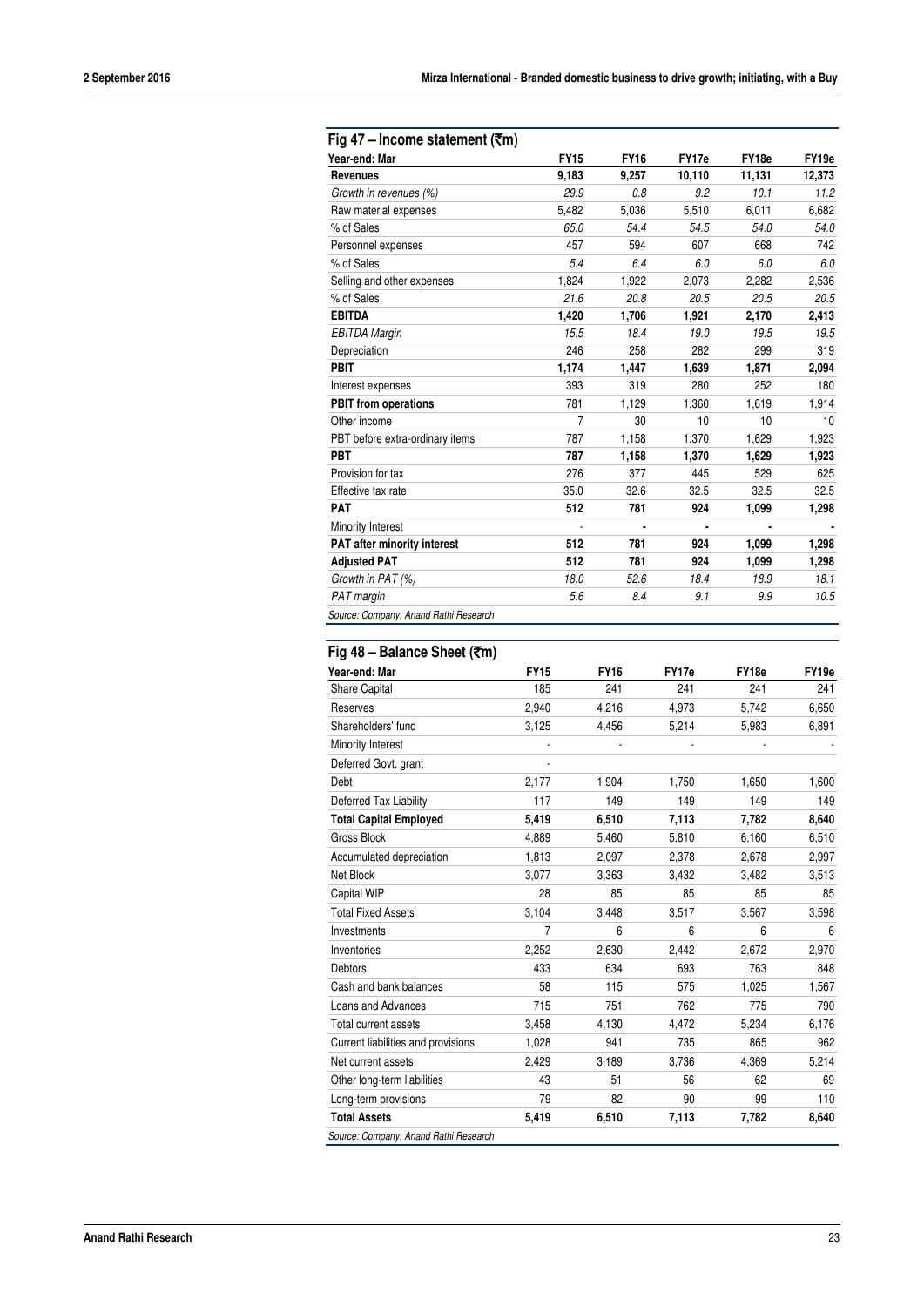| Fig 49 – Cash-flow statement ( $\overline{\tau}$ m)   |             |             |             |       |       |         |
|-------------------------------------------------------|-------------|-------------|-------------|-------|-------|---------|
| Year-end: Mar                                         |             | FY15        | <b>FY16</b> | FY17e | FY18e | FY19e   |
| Cash flow from operating activities                   |             |             |             |       |       |         |
| Profit before tax                                     |             | 787         | 1,158       | 1,370 | 1,629 | 1,923   |
| Depreciation                                          |             | 246         | 258         | 282   | 299   | 319     |
| Interest expenses                                     |             | 393         | 319         | 280   | 252   | 180     |
| Operating profit before working capital chg           |             | 1,426       | 1,735       | 1,931 | 2,180 | 2,423   |
| Working capital adjustment                            |             | (284)       | (691)       | (75)  | (168) | (285)   |
| Gross cash generated from operations                  |             | 1,142       | 1,045       | 1,856 | 2,012 | 2,138   |
| Direct taxes paid                                     |             | (257)       | (377)       | (445) | (529) | (625)   |
| Cash generated from operations                        |             | 885         | 667         | 1,411 | 1,482 | 1,513   |
| Cash flow from investing activities                   |             |             |             |       |       |         |
| Capex                                                 |             | (198)       | (602)       | (350) | (350) | (350)   |
| Investment                                            |             |             | 1           |       |       |         |
| Cash generated from investment activities             |             | (198)       | (601)       | (350) | (350) | (350)   |
| Cash flow from financing activities                   |             |             |             |       |       |         |
| Proceeds from share capital                           |             |             | 55          |       |       |         |
| Borrowings/ (Repayments)                              |             | 59          | (273)       | (154) | (100) | (50)    |
| Interest paid                                         |             | (393)       | (319)       | (280) | (252) | (180)   |
| Dividend paid                                         |             | (56)        | (72)        | (167) | (331) | (390)   |
| Cash generated from financing activities              |             | (390)       | (608)       | (601) | (683) | (621)   |
| Other / Misc                                          |             | (303)       | 599         | 0     | (0)   | (0)     |
| Net cash increase/ (decrease)                         |             | (6)         | 57          | 460   | 450   | 542     |
|                                                       |             |             |             |       |       |         |
| Source: Company, Anand Rathi Research                 |             |             |             |       |       |         |
|                                                       |             |             |             |       |       |         |
| Fig 50 – Ratios @ ₹85                                 |             |             |             |       |       |         |
| Year-end: Mar                                         | <b>FY15</b> | <b>FY16</b> |             | FY17e | FY18e | FY19e   |
| Margin Ratios (%)                                     |             |             |             |       |       |         |
| <b>EBITDA Margin</b>                                  | 15.5        | 18.4        |             | 19.0  | 19.5  | 19.5    |
| <b>PBIT Margin</b>                                    | 12.8        | 15.6        |             | 16.2  | 16.8  | 16.9    |
| PBT Margin                                            | 8.6         | 12.5        |             | 13.5  | 14.6  | 15.5    |
| PAT Margin                                            | 5.6         | 8.4         |             | 9.1   | 9.9   | 10.5    |
| Growth Ratios (%)                                     |             |             |             |       |       |         |
| Revenues                                              | 29.9        | 0.8         |             | 9.2   | 10.1  | 11.2    |
| <b>EBITDA</b>                                         | 16.9        | 20.1        |             | 12.6  | 13.0  | 11.2    |
| Net Profit                                            | 18.0        | 52.6        |             | 18.4  | 18.9  | 18.1    |
| Return Ratios (%)                                     |             |             |             |       |       |         |
| <b>ROCE</b>                                           | 18.5        | 20.9        |             | 21.2  | 22.4  | 22.6    |
| <b>ROIC</b>                                           | 21.4        | 23.4        |             | 22.2  | 24.1  | 25.4    |
| ROE                                                   | 17.1        | 20.6        |             | 19.1  | 19.6  | 20.2    |
| <b>Turnover Ratios</b>                                |             |             |             |       |       |         |
|                                                       |             |             |             |       |       |         |
| Fixed asset turnover ratio (x)                        | 2.0         | 1.8         |             | 1.8   | 1.9   | 2.0     |
|                                                       | 89          | 116         |             | 109   | 104   | 102     |
| Working capital cycle (days)                          | 17          | 25          |             | 25    | 25    | 25      |
| Average collection period (days)                      | 55          | 40          |             | 21    | 25    | 25      |
| Average payment period (days)                         |             |             |             |       |       |         |
| Inventory holding (days)                              | 150         | 191         |             | 162   | 162   | 162     |
| Per share $(\overline{\tau})$                         |             |             |             |       |       |         |
| EPS                                                   | 5.5         | 6.5         |             | 7.7   | 9.1   | 10.8    |
| <b>CEPS</b>                                           | 8.2         | 8.6         |             | 10.0  | 11.6  | 13.4    |
| <b>Book Value</b>                                     | 33.7        | 37.0        |             | 43.3  | 49.7  | 57.3    |
| Solvency ratios (x)                                   |             |             |             |       |       |         |
| Net Debt/ Equity                                      | 0.7         | 0.4         |             | 0.2   | 0.1   | 0.0     |
| Interest coverage                                     | 3.0         | 4.5         |             | 5.9   | 7.4   | 11.6    |
| Net Debt/ EBITDA                                      | 1.5         | $1.0\,$     |             | 0.6   | 0.3   | $0.0\,$ |
| Valuation parameters (x)                              |             |             |             |       |       |         |
| P/E                                                   | 15.4        | 13.1        |             | 11.1  | 9.3   | 7.9     |
| P/BV                                                  | 2.5         | 2.3         |             | 2.0   | 1.7   | 1.5     |
| EV/EBITDA                                             | 8.7         | 7.0         |             | 5.9   | 5.0   | 4.3     |
| EV/Sales                                              | 1.3         | 1.3         |             | 1.1   | 1.0   | $0.8\,$ |
| M-Cap/ Sales<br>Source: Company, Anand Rathi Research | 0.9         | 1.1         |             | 1.0   | 0.9   | $0.8\,$ |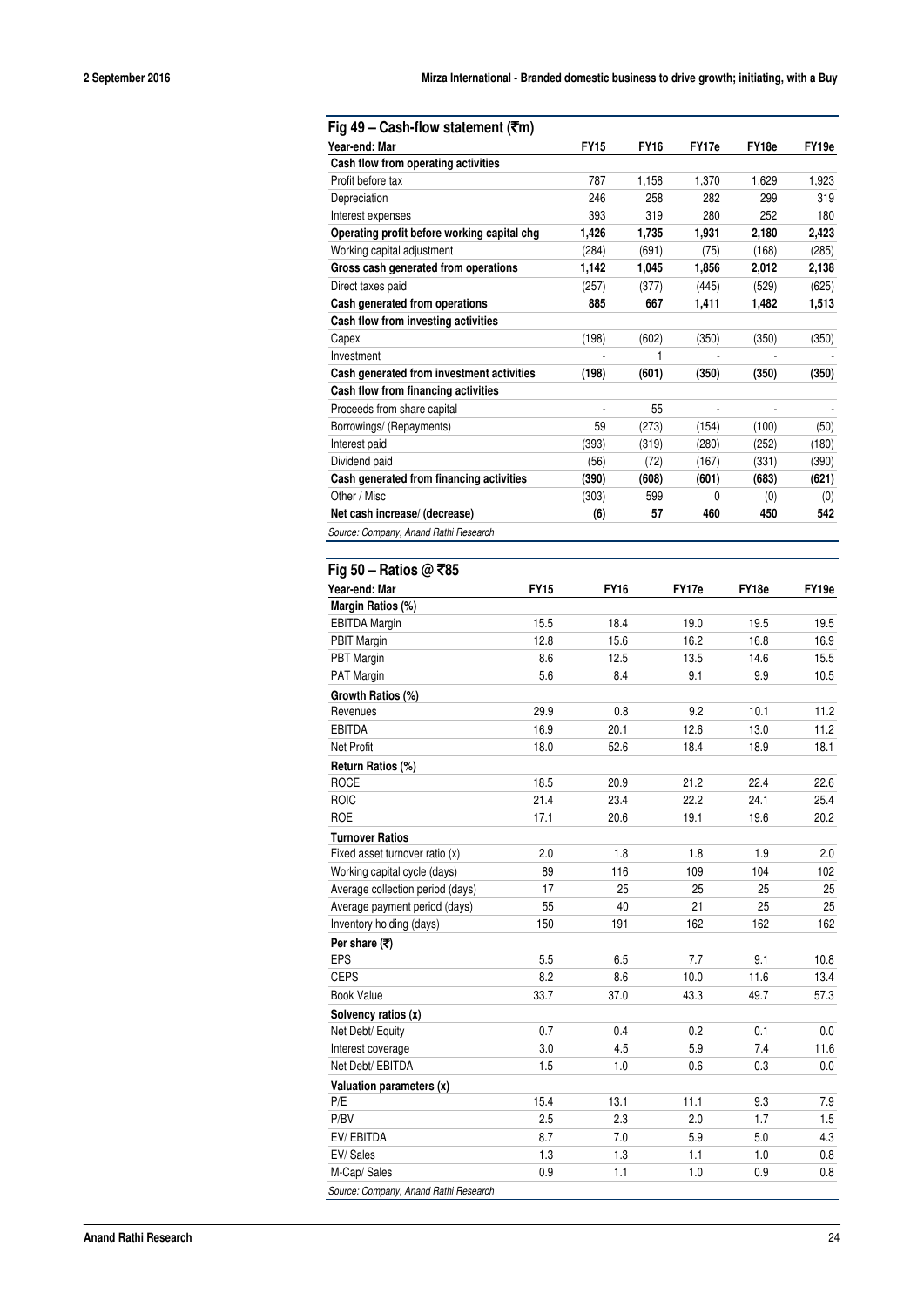# **Valuation and Risks**

**Considering Mirza's continuing strong growth momentum (a 19% PAT CAGR over FY16-18, a sound business model and improving RoEs and RoCEs), we are sanguine about its mid- to long-term prospects.** 

We believe that the company's growth momentum is poised to accelerate in the next two years, driven by domestic sales, an increase in the number of EBOs and in points of sale. Further, its tannery business is expected to generate positive returns through better utilisation and cost-efficiency.





*The valuation gap between Mirza and peer companies (Relaxo, Bata) would narrow owing to the former's increase in retail operation and vigorous branding* 

Over the last 18 months the stock has traded at an average PE of 14x. We value it at a 14x PE on FY18e EPS. We believe that, after the improvement in the RoE, another round of PE re-rating is likely.

| Fig 52 - Peer comparison                                    |         |        |               |       |            |       |                    |       |                           |       |                 |       |
|-------------------------------------------------------------|---------|--------|---------------|-------|------------|-------|--------------------|-------|---------------------------|-------|-----------------|-------|
| (2m)                                                        | Revenue |        | <b>EBITDA</b> |       | <b>PAT</b> |       | Revenue Growth (%) |       | <b>EBITDA Margins (%)</b> |       | PAT Margins (%) |       |
| Company                                                     | FY17e   | FY18e  | FY17e         | FY18e | FY17e      | FY18e | FY17e              | FY18e | FY17e                     | FY18e | FY17e           | FY18e |
| Bata India*                                                 | 27.436  | 31.367 | 3.363         | 4.204 | .989       | 2.529 | 13                 | 14    | 12                        | 13    |                 | 8     |
| Relaxo Footwear*                                            | 20.464  | 25,459 | 2.877         | 3,588 | ,533       | .996  | 20                 | 24    | 14                        | 14    |                 | 8     |
| Liberty Shoes*                                              | 5.964   | 6.032  | 492           | 564   | 224        | 240   | 27                 |       | 8                         | 9     | 4               | 4     |
| <b>Mirza International</b>                                  | 10.110  | 11.131 | .921          | 2.170 | 924        | ,099  | 9                  | 10    | 19                        | 20    | 9               | 10    |
| Source: Company, Anand Rathi Research, *Bloomberg Consensus |         |        |               |       |            |       |                    |       |                           |       |                 |       |

|                                                             | Fig 53 - Peer valuation |                          |              |       |             |       |       |       |  |  |  |  |
|-------------------------------------------------------------|-------------------------|--------------------------|--------------|-------|-------------|-------|-------|-------|--|--|--|--|
| (7m)                                                        | Equity                  | <b>Enterprise</b>        | EV / Revenue |       | EV / EBITDA |       | P/E   |       |  |  |  |  |
|                                                             |                         | Value (₹m) Value (EV ₹m) | FY17e        | FY18e | FY17e       | FY18e | FY17e | FY18e |  |  |  |  |
| Bata India*                                                 | 68,319                  | 64,894                   | 2            | 2     | 19          | 15    | 34    | 27    |  |  |  |  |
| Relaxo Footwear*                                            | 59,066                  | 61,068                   | 3            | 2     | 21          | 17    | 39    | 30    |  |  |  |  |
| Liberty Shoes*                                              | 3.207                   | 4.569                    |              |       | 9           | 8     | 14    | 13    |  |  |  |  |
| Average                                                     | ٠                       |                          | 2            | 2     | 17          | 14    | 29    | 23    |  |  |  |  |
| <b>Mirza International</b>                                  | $\blacksquare$          | $\blacksquare$           |              |       | 6           | 5     | 11    | 9     |  |  |  |  |
| Source: Company, Anand Rathi Research, *Bloomberg Consensus |                         |                          |              |       |             |       |       |       |  |  |  |  |

The valuation gap between Mirza and close competitors (Bata, Relaxo) stems chiefly from the former's brand equity, retail operations and ability to generate free cash and good return ratios. Bata and Relaxo offer higher returns.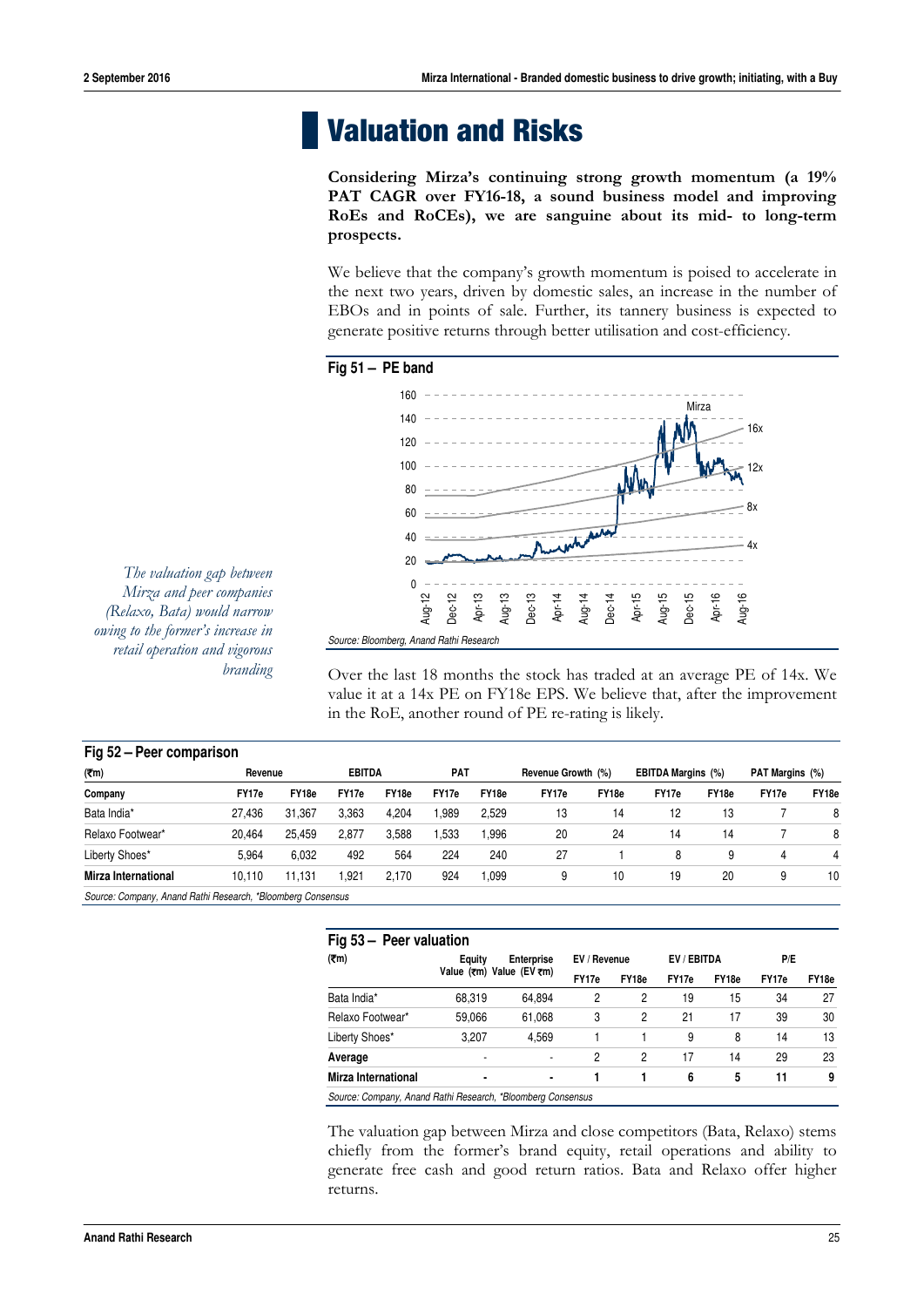

We expect Mirza's FY18 EBITDA and PAT margin at respectively 19.5% and 9.9%, higher than Bata's (13.4% and 8.1%) and Relaxo's (14.1% and 7.8%).

We expect its valuation to increase in line with its greater expenditure on A&P, which would heighten its brand equity. We expect its strategy of increasing the number of points of sale to generate more brand awareness. We also expect the stock to be re-rated once these measures are given effect.

At present, the stock trades at 11.1x FY17e, 9.3x FY18e and 7.9x FY19e earnings. We initiate coverage on Mirza International, with a price target of  $\overline{5128}$ , based on 14x FY18e earnings. Our target PE multiple is in line with the valuation of its peers, considering our expectation of the company's high-growth momentum, a more-than-19.5% EBITDA margin in FY18, and a strong balance sheet (considering its FCF generation and high RoCE).

#### **Risks**

- **Non-leather portfolio.** Currently, the company exclusively sells leather footwear. However, management states that it is planning to diversify by including non-leather products and would be registering a new brand for this purpose.
- **Global slowdown.** Of its export revenue, 85% arises from the UK and the US. Any deterioration in the global economy would trim revenue.
- **Duty drawback.** Mirza obtains ~11% duty-drawback on footwear, 8% on leather. The withdrawal of this would strike at its profitability.
- **Crystallisation of bill discounting.** If Mirza (UK) is unable to pay the bank an amount pertaining to bill discounting, the contingent liability in Mirza's books will be crystallised, and Mirza would be liable to pay.
- **Forex gain or loss.** Most sales are in dollars, pounds and euros. In the recent past the company has fully hedged its currency risk; however, any change in policy would directly impact profit.
- **Store location and tie-ups with MBOs and LFS**. The retail business model has been a losing proposition due to high rentals and operating costs. Store location is key to success in retailing. Key financial terms with MBOs and LFSs are vital for sustainable profitability.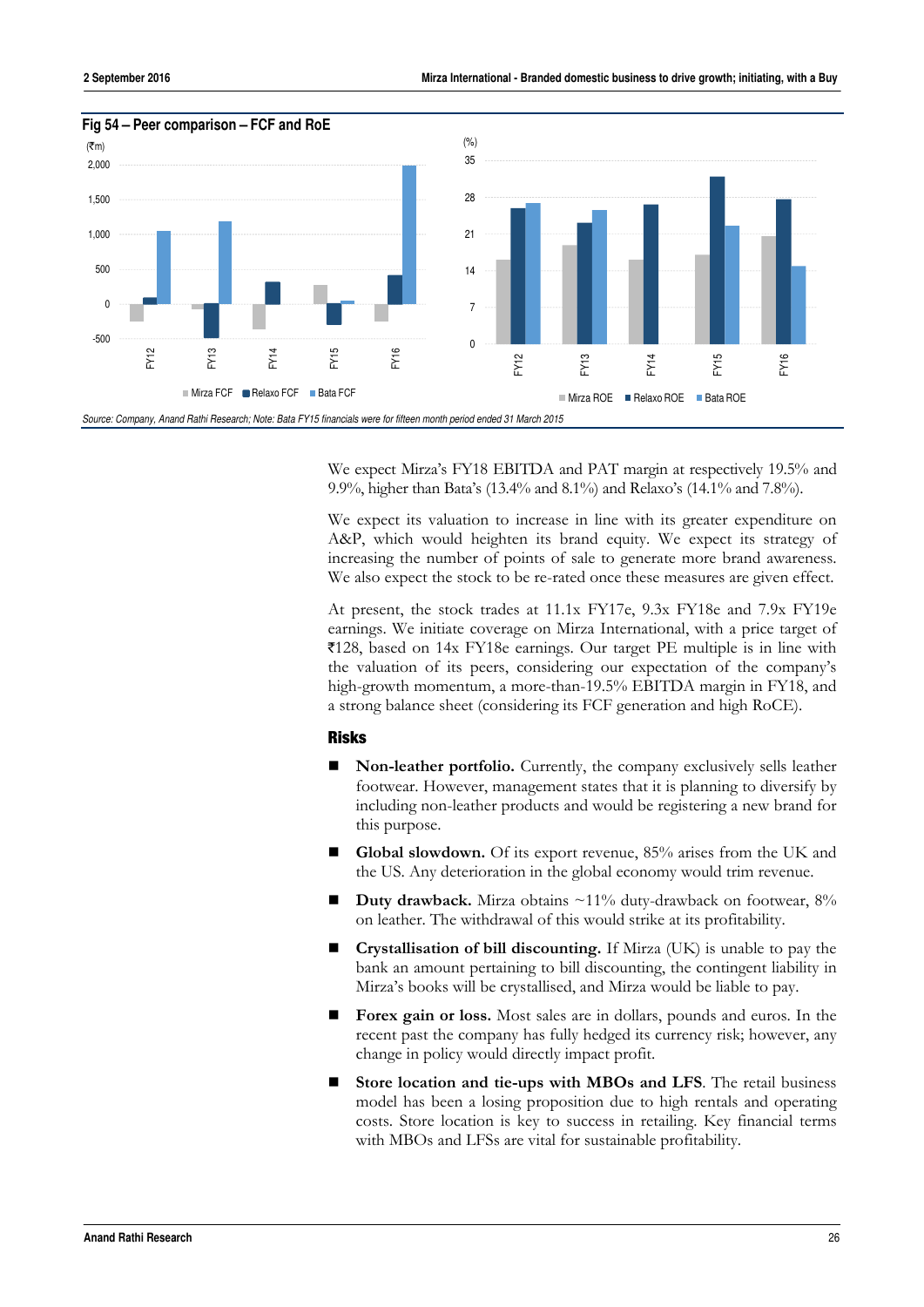## **Company Background & Management**

**Incorporated in 1979 as Mirza Tanners Pvt. Ltd. by Irshad and Rashid Mirza, and converted to Mirza International in 1993, the company manufactures and markets leather, leather footwear and products. It has two divisions: (state-of-the-art) tannery and footwear, an in-house design and development studio, marketing offices and a wide distribution network.** 

Mirza International has six fully-integrated shoe-production facilities, a tannery and design studios. Five production facilities are dedicated to men's shoes, one to women's. It has installed capacity of 6.4m pairs p.a. The units are in Unnao, Noida, Greater Noida and Kashipur

Mirza is a preferred supplier for leading global brands. It has established its own brands Red Tape and Oaktrak. Recently, it acquired the Yezdi brand (the Genesis merger). The Red Tape brand compasses men's and women's footwear, shirts, jackets, denims, tees, pants/shorts and accessories. Oaktrak is for executives and its primary market is the UK.

The company has operations in 25 countries, its main markets being the UK, the USA, Germany and France.

#### **Fig 55 – Organisation structure**



*The management team is passionate about shoe manufacturing and brand creation; Mirza has a successor management team in place*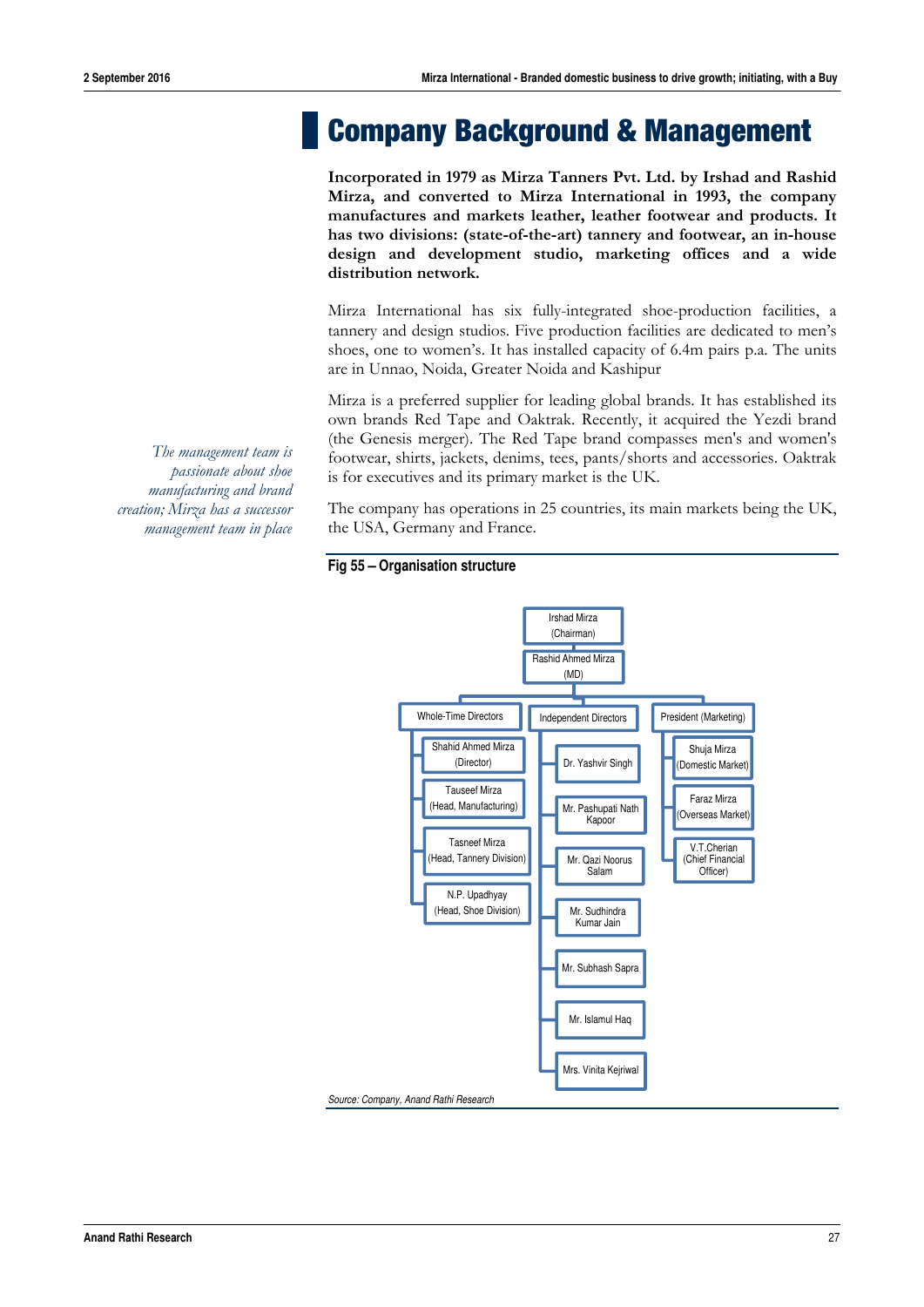### **Annexure**

#### **Annual report analysis**

**Non-funded employee benefits**. Provision for gratuity and other employee benefits (₹86m) have not been funded according to the FY15 audit report. Additional outflows will be seen when the liability arises.

**Loans and advances**. The IDLS subsidy receivable at 31<sup>st</sup> Mar'15 was `20m. The government sanctioned this subsidy to modernise the tannery but it has yet to be received, the management says.

**Internal controls and accounting systems**. Mirza uses the J.D. Edward accounting system; its retail outlets are connected through 'Logic' ERP.

**Insight from our market visit and channel checks**. A typical Red Tape brand store with footwear, garments, accessories is around 400–1,200 sq.ft. Inventory is tracked through the 'Logic' ERP systems. To majority MBOs, inventory is sold outright. To EBOs and LFSs it is sold on a sale-or-return basis; hence, inventory is Mirza's liability.

Below are related party transactions, apart from others covered in report

| Fig 56 – Related-party transactions   |             |             |             |             |             |  |  |  |  |  |  |
|---------------------------------------|-------------|-------------|-------------|-------------|-------------|--|--|--|--|--|--|
| (7m)                                  | <b>FY11</b> | <b>FY12</b> | <b>FY13</b> | <b>FY14</b> | <b>FY15</b> |  |  |  |  |  |  |
| Guarantee commission                  | 6           | 34          | 32          | 32          | 79          |  |  |  |  |  |  |
| Salary and managerial remuneration    | 41          | 53          | 63          | 62          | 63          |  |  |  |  |  |  |
| Rent & maintenance charges            |             |             |             |             | ∩           |  |  |  |  |  |  |
| Source: Company, Anand Rathi Research |             |             |             |             |             |  |  |  |  |  |  |

#### **Fig 57 – Related-party company structure**



*Source: Company, Anand Rathi Research* 

#### **Companies where the promoter has a stake**

As discussed earlier, the UK sales are chiefly through Mirza (UK), a whollyowned subsidiary of Tilbrook Enterprises, which enjoys a  $\sim$ 2-3% PAT margin (consolidated). Tilbrook's abridged financials follow.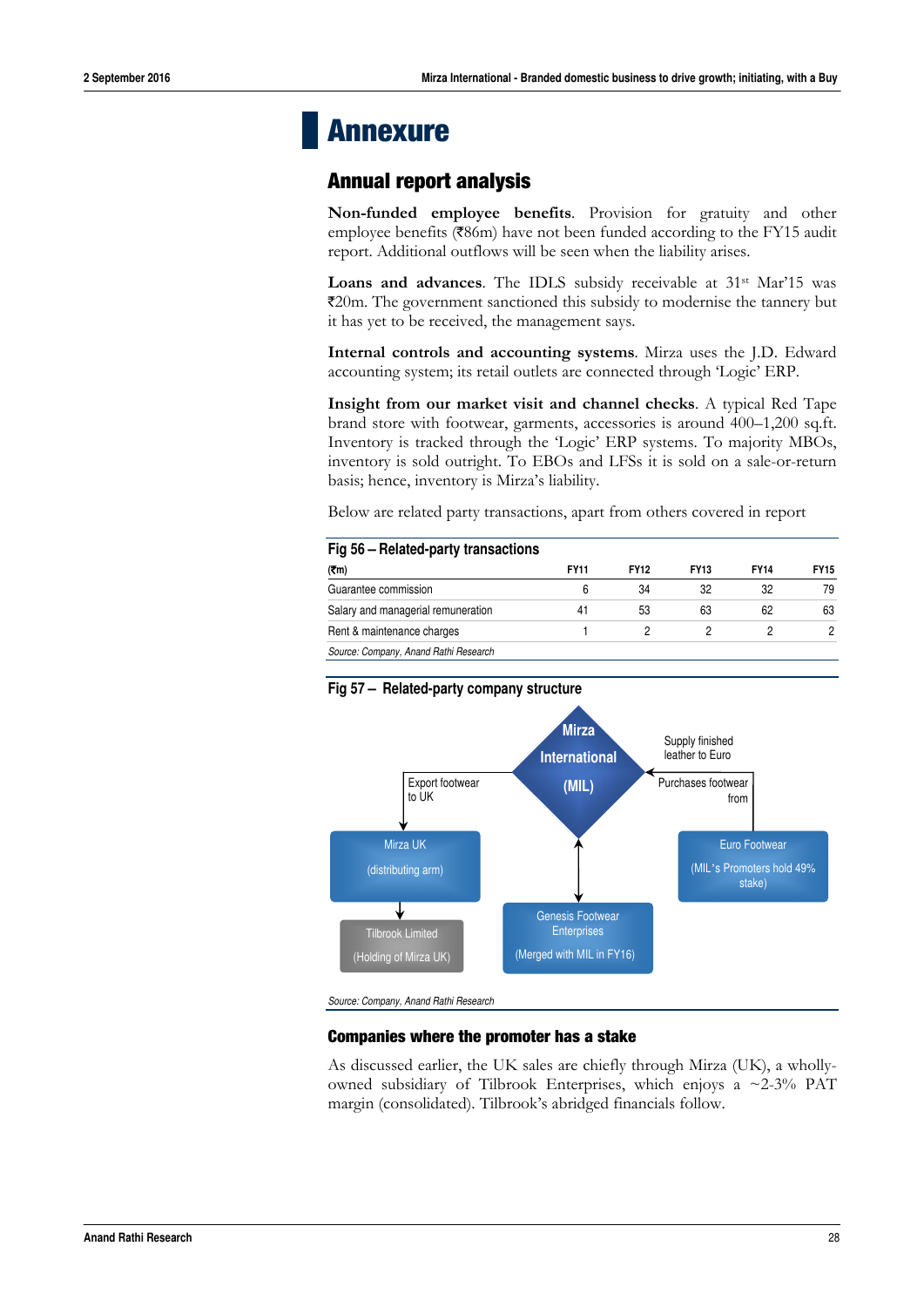| Fig 58 - Abridged financials of Tilbrook |             |             |             |             |  |  |
|------------------------------------------|-------------|-------------|-------------|-------------|--|--|
| £m                                       | <b>FY12</b> | <b>FY13</b> | <b>FY14</b> | <b>FY15</b> |  |  |
| Months                                   | 11          | 12          | 12          | 12          |  |  |
| Sales                                    | 10          | 33          | 34          | 42          |  |  |
| Gross profit                             |             | 5           | 6           | 7           |  |  |
| GP margin (%)                            | 15.5        | 15.5        | 16.4        | 16.0        |  |  |
| <b>PAT</b>                               | 0           |             |             |             |  |  |
| PAT margin (%)                           | 1.1         | 2.1         | 1.6         | 2.9         |  |  |
| Debt / equity $(x)$                      | 1.1         | 0.6         | 0.4         | 0.5         |  |  |
| Source: Company, Anand Rathi Research    |             |             |             |             |  |  |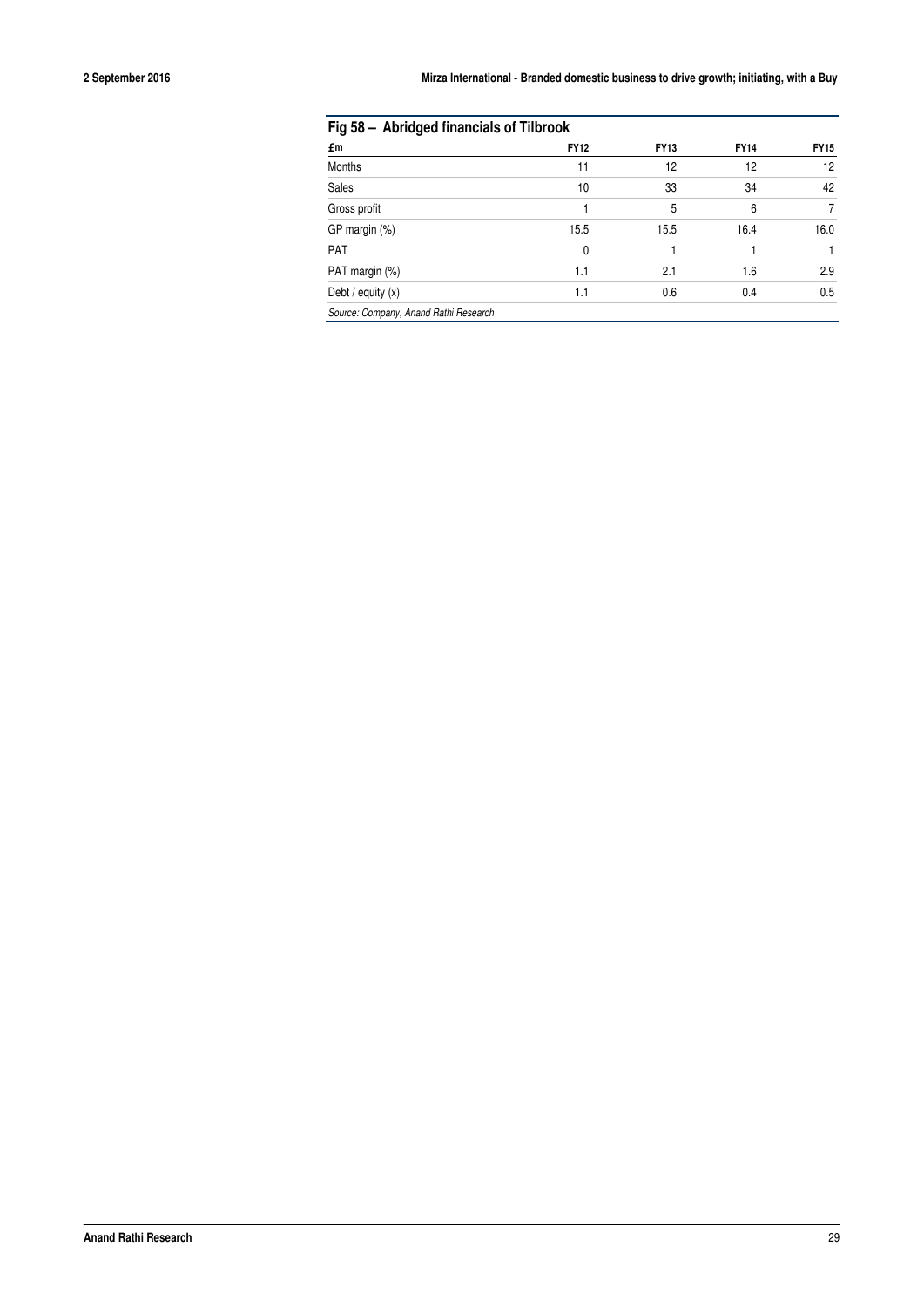#### **Appendix**

#### **Analyst Certification**

The views expressed in this Research Report accurately reflect the personal views of the analyst(s) about the subject securities or issuers and no part of the compensation of the research analyst(s) was, is, or will be directly or indirectly related to the specific recommendations or views expressed by the research analyst(s) in this report. The research analysts are bound by stringent internal regulations and also legal and statutory requirements of the Securities and Exchange Board of India (hereinafter "SEBI") and the analysts' compensation are completely delinked from all the other companies and/or entities of Anand Rathi, and have no bearing whatsoever on any recommendation that they have given in the Research Report.

#### **Anand Rathi Ratings Definitions**

Analysts' ratings and the corresponding expected returns take into account our definitions of Large Caps (>US\$1bn) and Mid/Small Caps (<US\$1bn) as described in the Ratings Table below:

| Ratings Guide (12 months)                                                                                       |      |           |       |  |
|-----------------------------------------------------------------------------------------------------------------|------|-----------|-------|--|
|                                                                                                                 | Buv  | Hold      | Sell  |  |
| Large Caps (>US\$1bn)                                                                                           | >15% | $5 - 15%$ | $5\%$ |  |
| Mid/Small Caps ( <us\$1bn)< td=""><td>25%</td><td><math>5 - 25%</math></td><td>&lt;5%</td><td></td></us\$1bn)<> | 25%  | $5 - 25%$ | <5%   |  |

#### **Research Disclaimer and Disclosure inter-alia as required under Securities and Exchange Board of India (Research Analysts) Regulations, 2014**

Anand Rathi Share and Stock Brokers Ltd. (hereinafter refer as ARSSBL) (Research Entity) is a subsidiary of Anand Rathi Financial Services Ltd. ARSSBL is a corporate trading and clearing member of Bombay Stock Exchange Ltd, National Stock Exchange of India Ltd. (NSEIL), Multi Stock Exchange of India Ltd (MCX-SX), United Stock Exchange and also depository participant with National Securities Depository Ltd (NSDL) and Central Depository Services Ltd. ARSSBL is engaged in the business of Stock Broking, Depository Participant and Mutual Fund distributor.

The research analysts, strategists, or research associates principally responsible for the preparation of Anand Rathi research have received compensation based upon various factors, including quality of research, investor client feedback, stock picking, competitive factors and firm revenues.

**General Disclaimer:** This Research Report (hereinafter called "Report") is meant solely for use by the recipient and is not for circulation. This Report does not constitute a personal recommendation or take into account the particular investment objectives, financial situations, or needs of individual clients. The recommendations, if any, made herein are expression of views and/or opinions and should not be deemed or construed to be neither advice for the purpose of purchase or sale of any security, derivatives or any other security through ARSSBL nor any solicitation or offering of any investment /trading opportunity on behalf of the issuer(s) of the respective security (ies) referred to herein. These information / opinions / views are not meant to serve as a professional investment guide for the readers. No action is solicited based upon the information provided herein. Recipients of this Report should rely on information/data arising out of their own investigations. Readers are advised to seek independent professional advice and arrive at an informed trading/investment decision before executing any trades or making any investments. This Report has been prepared on the basis of publicly available information, internally developed data and other sources believed by ARSSBL to be reliable. ARSSBL or its directors, employees, affiliates or representatives do not assume any responsibility for, or warrant the accuracy, completeness, adequacy and reliability of such information / opinions / views. While due care has been taken to ensure that the disclosures and opinions given are fair and reasonable, none of the directors, employees, affiliates or representatives of ARSSBL shall be liable for any direct, indirect, special, incidental, consequential, punitive or exemplary damages, including lost profits arising in any way whatsoever from the information / opinions / views contained in this Report. The price and value of the investments referred to in this Report and the income from them may go down as well as up, and investors may realize losses on any investments. Past performance is not a guide for future performance. ARSSBL does not provide tax advice to its clients, and all investors are strongly advised to consult with their tax advisers regarding taxation aspects of any potential investment.

Opinions expressed are our current opinions as of the date appearing on this Research only. We do not undertake to advise you as to any change of our views expressed in this Report. Research Report may differ between ARSSBL's RAs and/ or ARSSBL's associate companies on account of differences in research methodology, personal judgment and difference in time horizons for which recommendations are made. User should keep this risk in mind and not hold ARSSBL, its employees and associates responsible for any losses, damages of any type whatsoever.